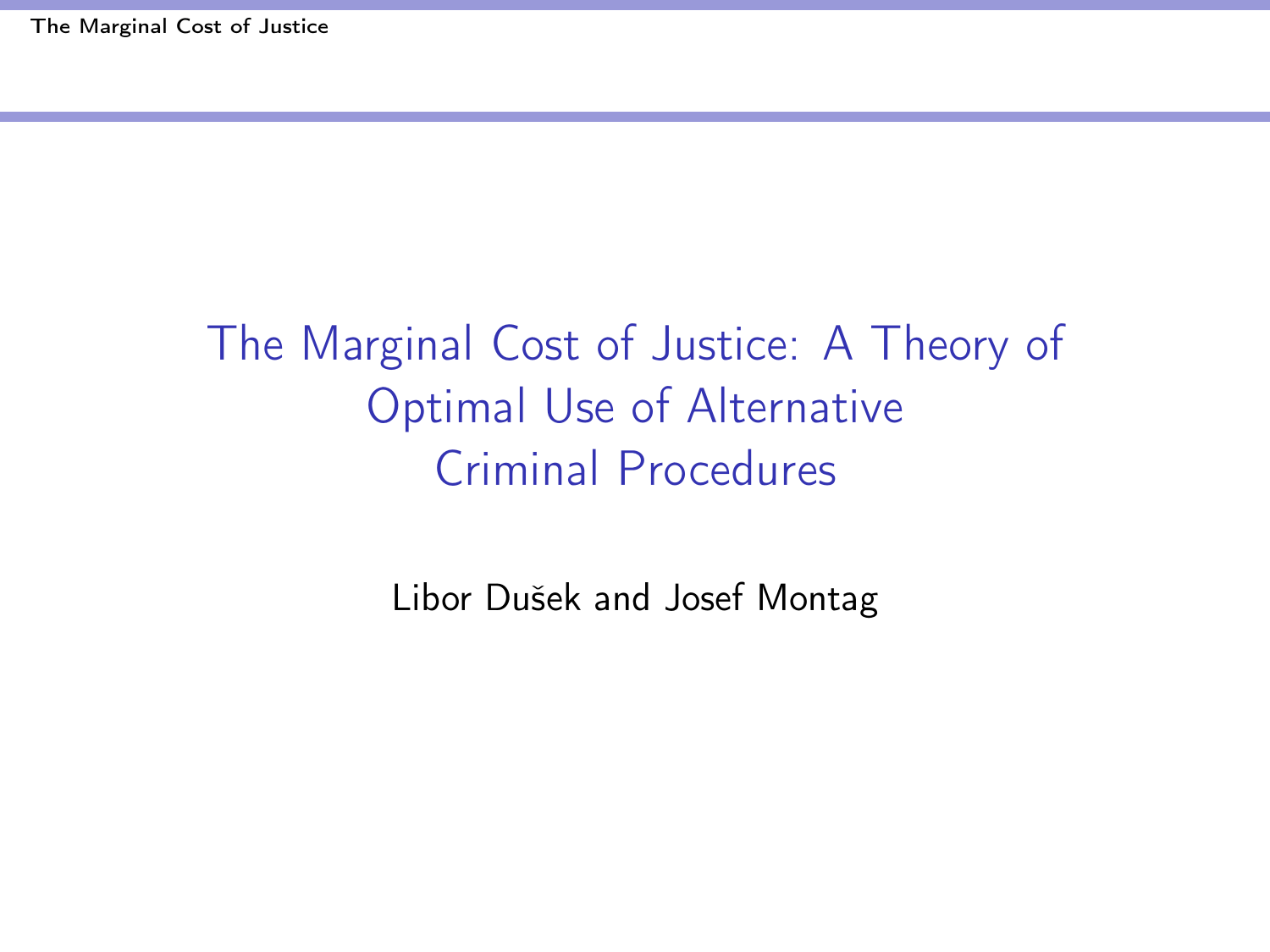<span id="page-1-0"></span>[The Marginal Cost of Justice](#page-0-0) [Introduction and motivation](#page-1-0)

## Motivation

- ▶ A model to guide our empirical work.
- ▶ A general model of criminal process.
- § So far, we have a 'price theory' of criminal process.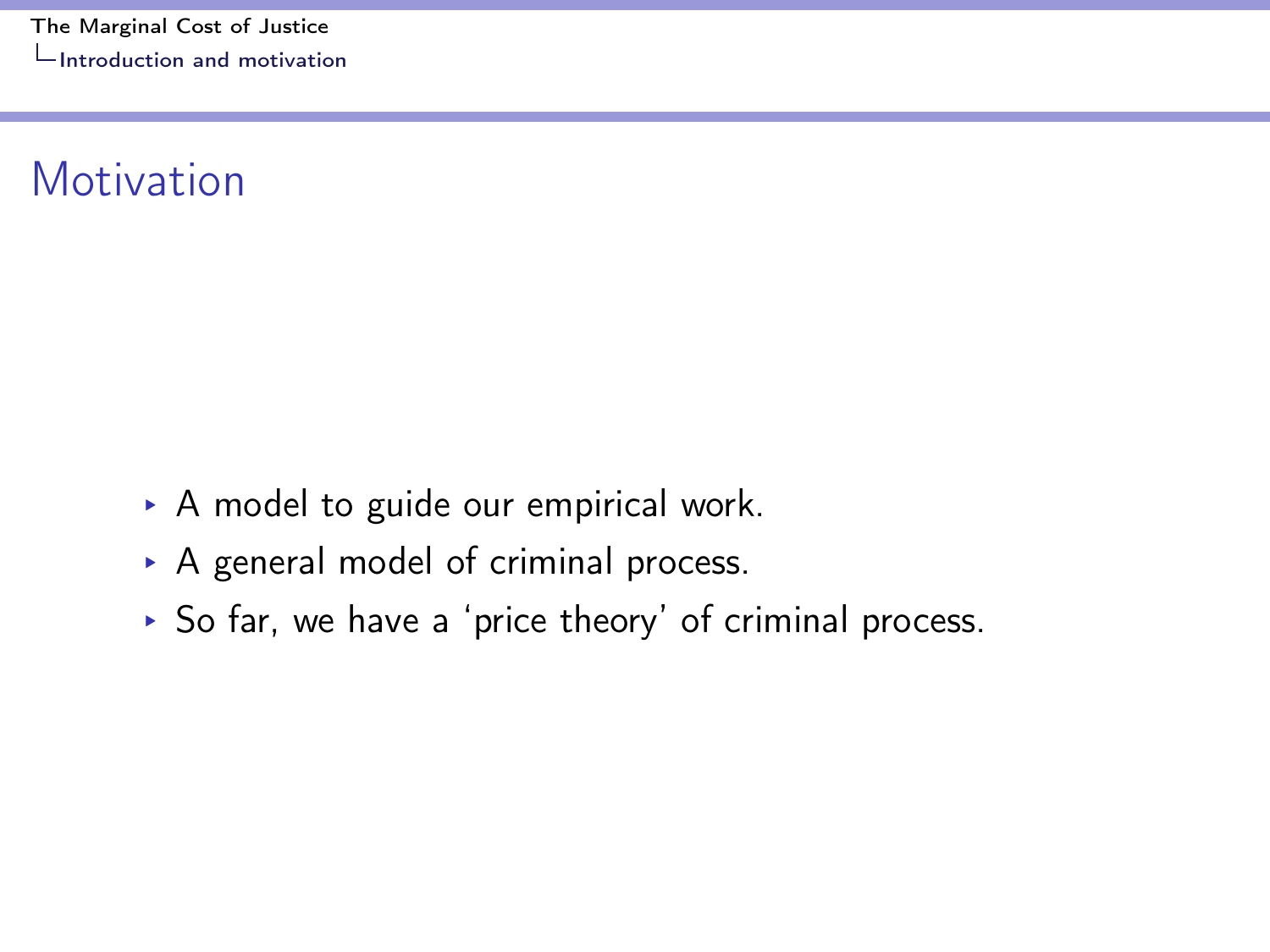## <span id="page-2-0"></span>Outline

- 1. Background.
- 2. Model 1: Grand social optimum.
- 3. Model 2: Constrained optimum.
- 4. Model 3: Two-stage process.
- 5. Real world implications.
- 6. Conclusion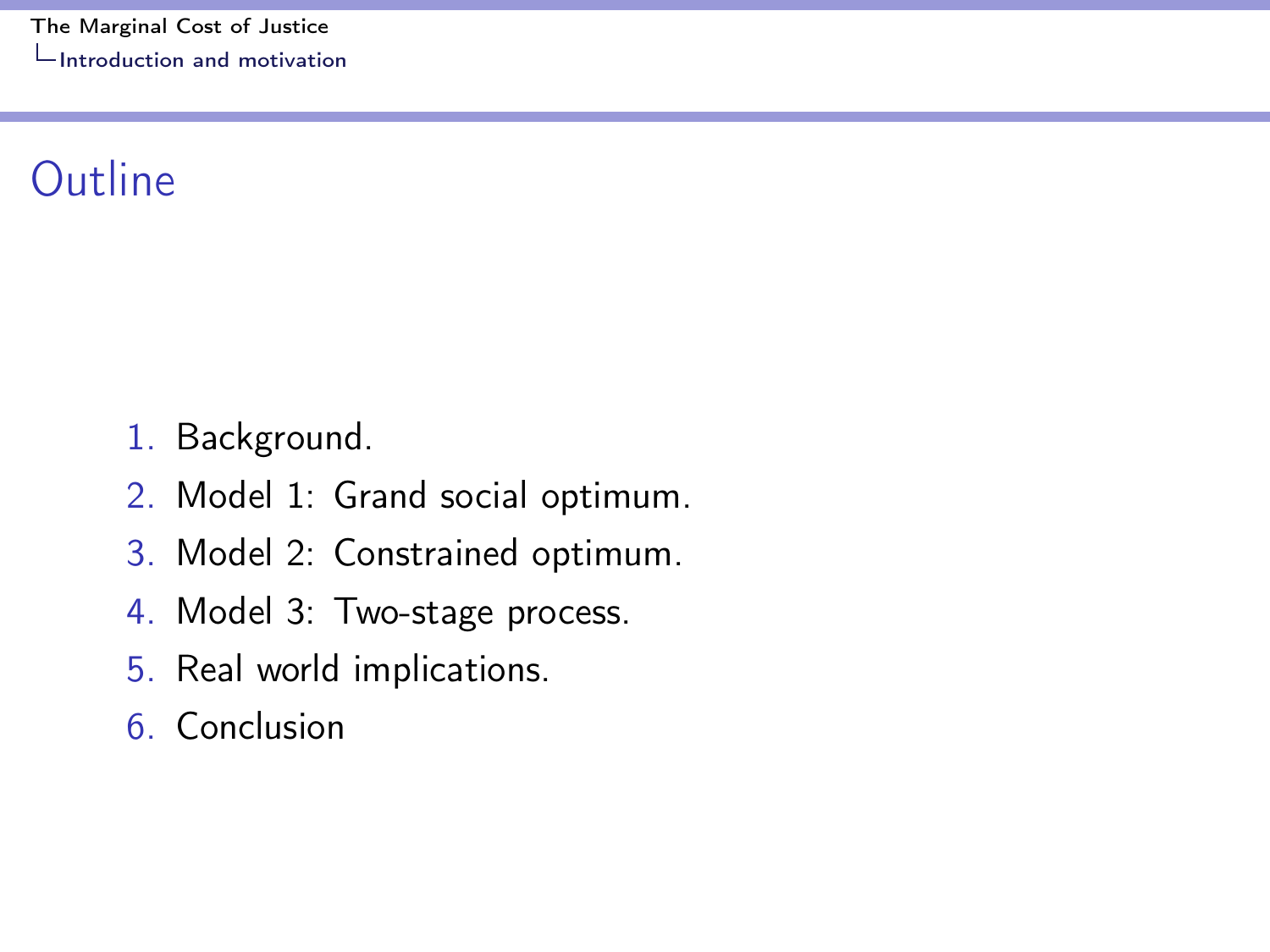#### <span id="page-3-0"></span>Alternative procedures in Europe

- $\triangleright$  Plea bargaining:
	- § Poland (2003)
	- § France (2004)
	- § Slovakia (2005)
- ▶ Penal order:
	- § Germany (forever)
	- § Czech Republic (1994)
	- § Netherlands (2008)
- § Accelerated / simplified proceedings:
	- § Spain (1998, 2002)
	- § Czech Republic (2002)
	- § Poland (2007)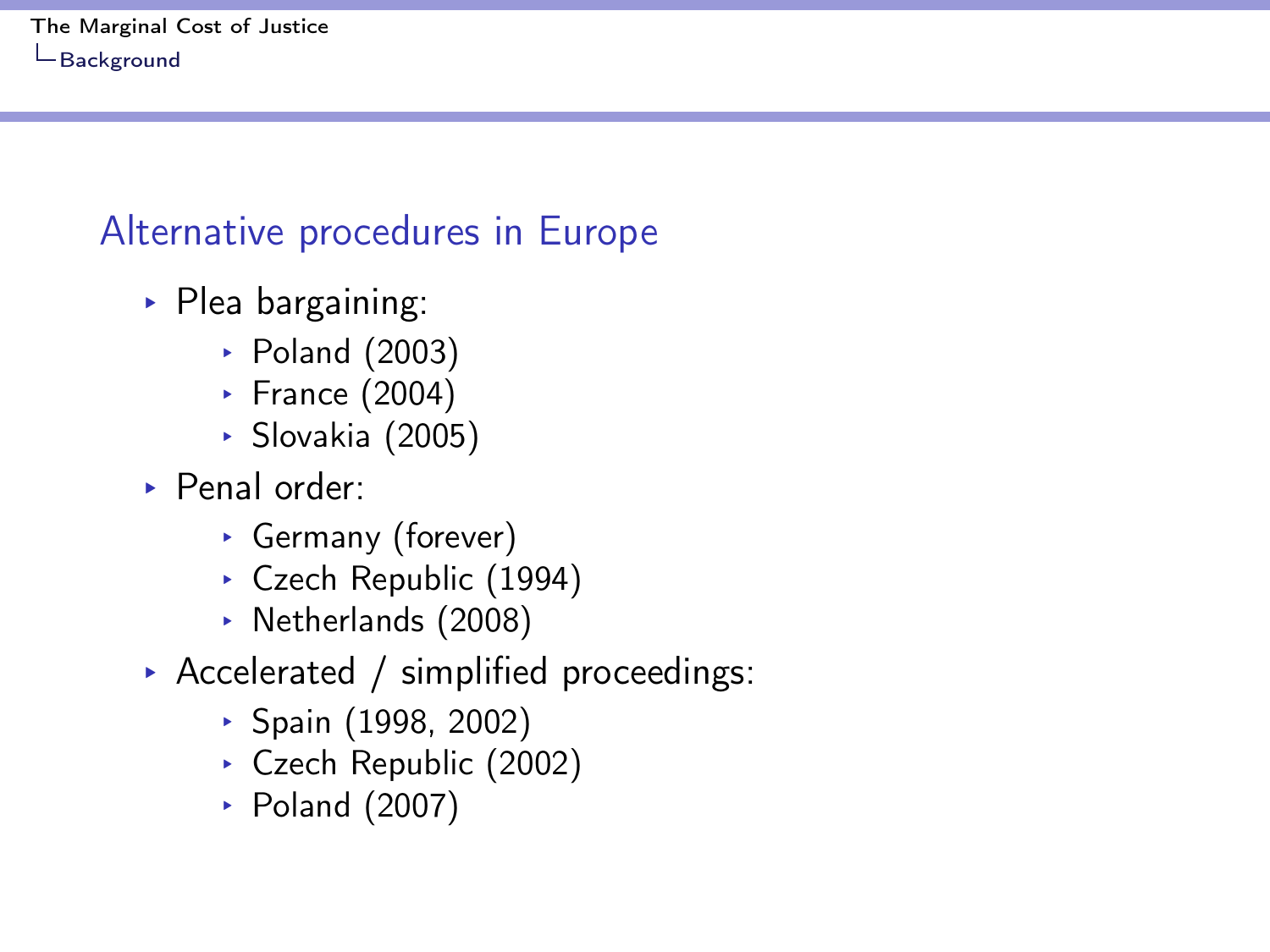## <span id="page-4-0"></span>Questions of this paper:

- § Why do alternative procedures exist?
- $\triangleright$  What is the socially optimal use of the alternative procedures and courts?
- § What are the effects of budgetary constraints and shifts in the costs associated with each procedure?
- § Why did these procedures recently spread across Europe?
- ► Europe-US differences.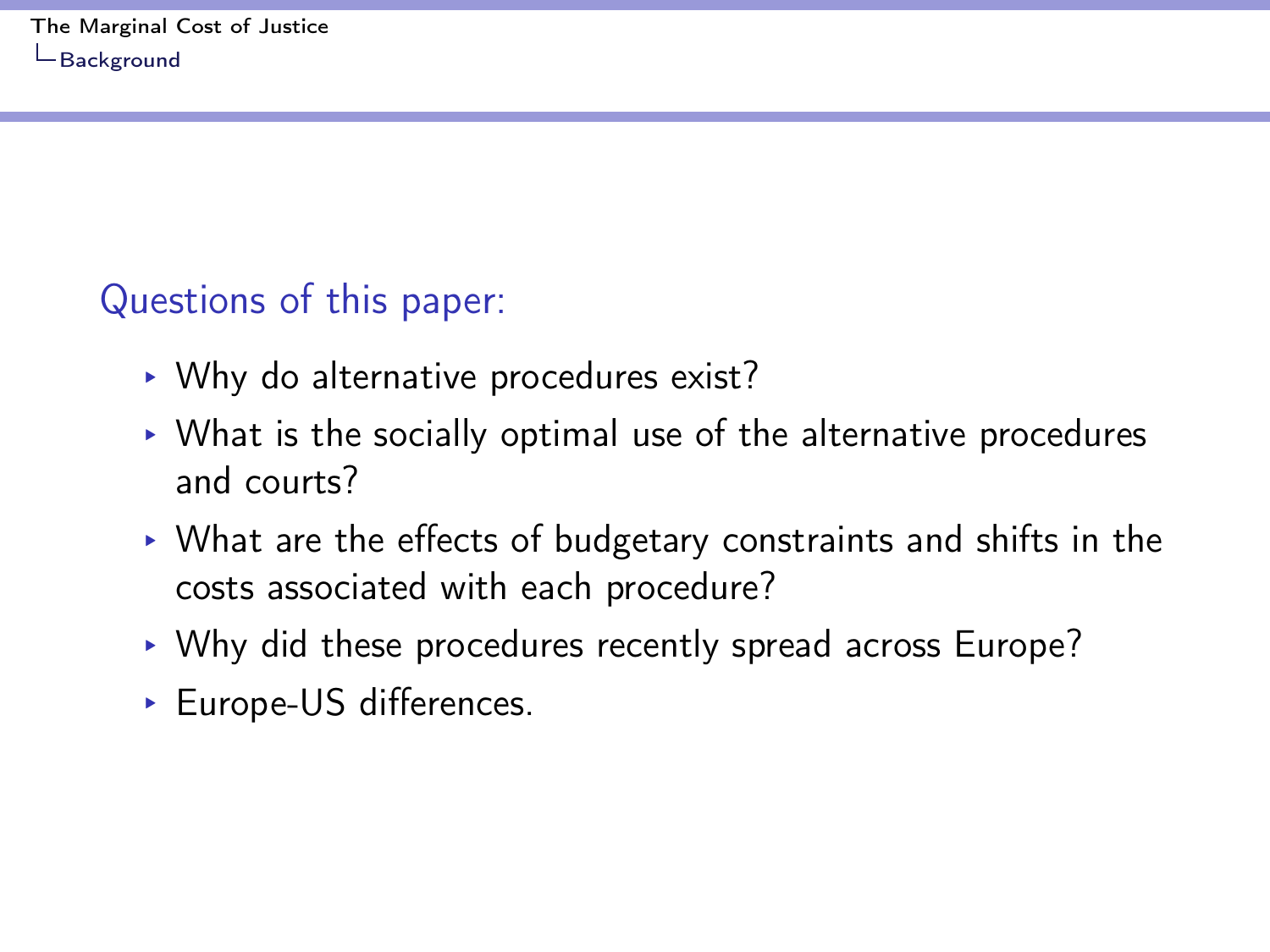## <span id="page-5-0"></span>What the paper does:

- $\triangleright$  Alternative procedures: abstract from country-specific detail, emphasize the common economic logic: (Think of a parking ticket.)
	- 1. Alternative procedures are cheaper than trials.
	- 2. Lower standard of evidence scrutiny.
	- 3. Conviction with very high probability.
- $\triangleright$  A general normative model of the criminal procedure.
- $\triangleright$  Optimal allocation of cases into trial and alternative procedure.
- ▶ Focus on the costs and budgetary effects.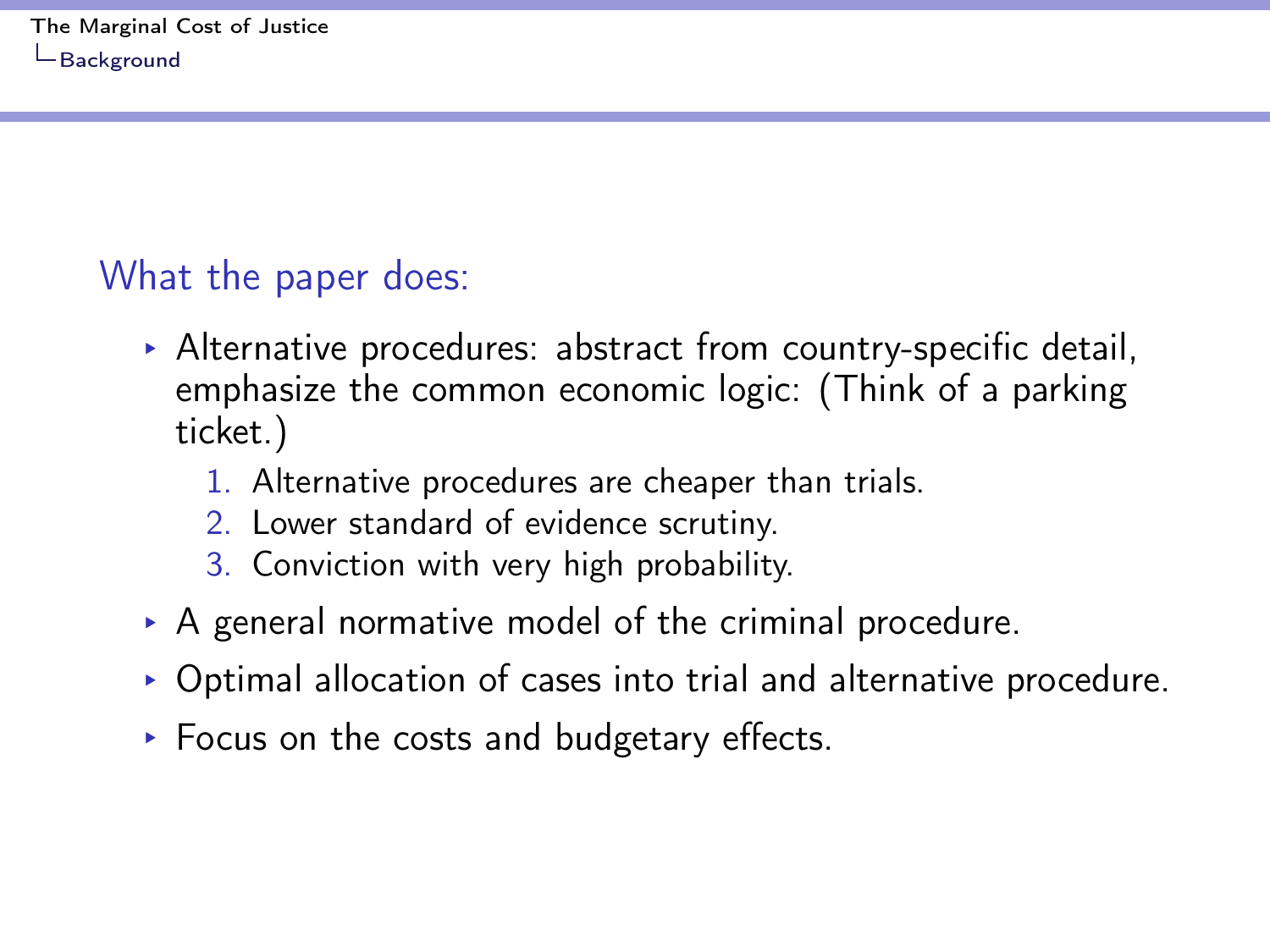## <span id="page-6-0"></span>Related literature

- $\triangleright$  Classical L&E view of plea bargaining formalize the "resource releasing" hypothesis (Givati 2014).
- § Optimal standard of conviction (Andreoni 1991, Rizzolli and Saraceno 2011, Lando 2009, Domenech and Puchades 2014) – standard for convicting through an alternative procedure.
- ▶ Plea bargaining models (Grossman and Katz 1983, Reinganum 1988, ....) – generalize to other procedures, optimal scope of plea bargaining.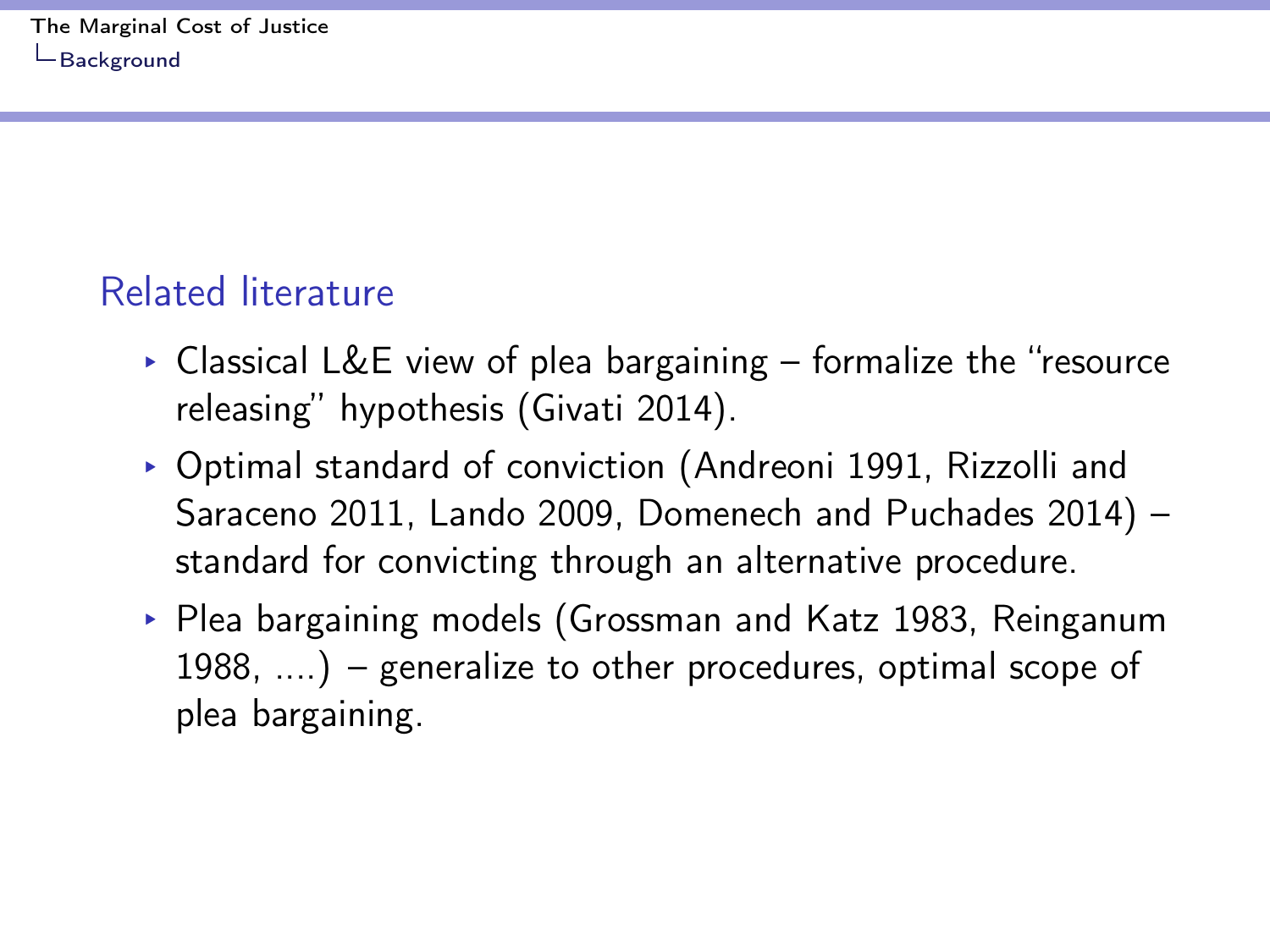## <span id="page-7-0"></span>The model setup: our approach

## Criminal justice has two goals:

- $\rightarrow$  acquittal of the innocent and
- $\triangleright$  conviction of the guilty.

### This is tricky, for

- § evidence may be unclear and
- ▶ costly to obtain.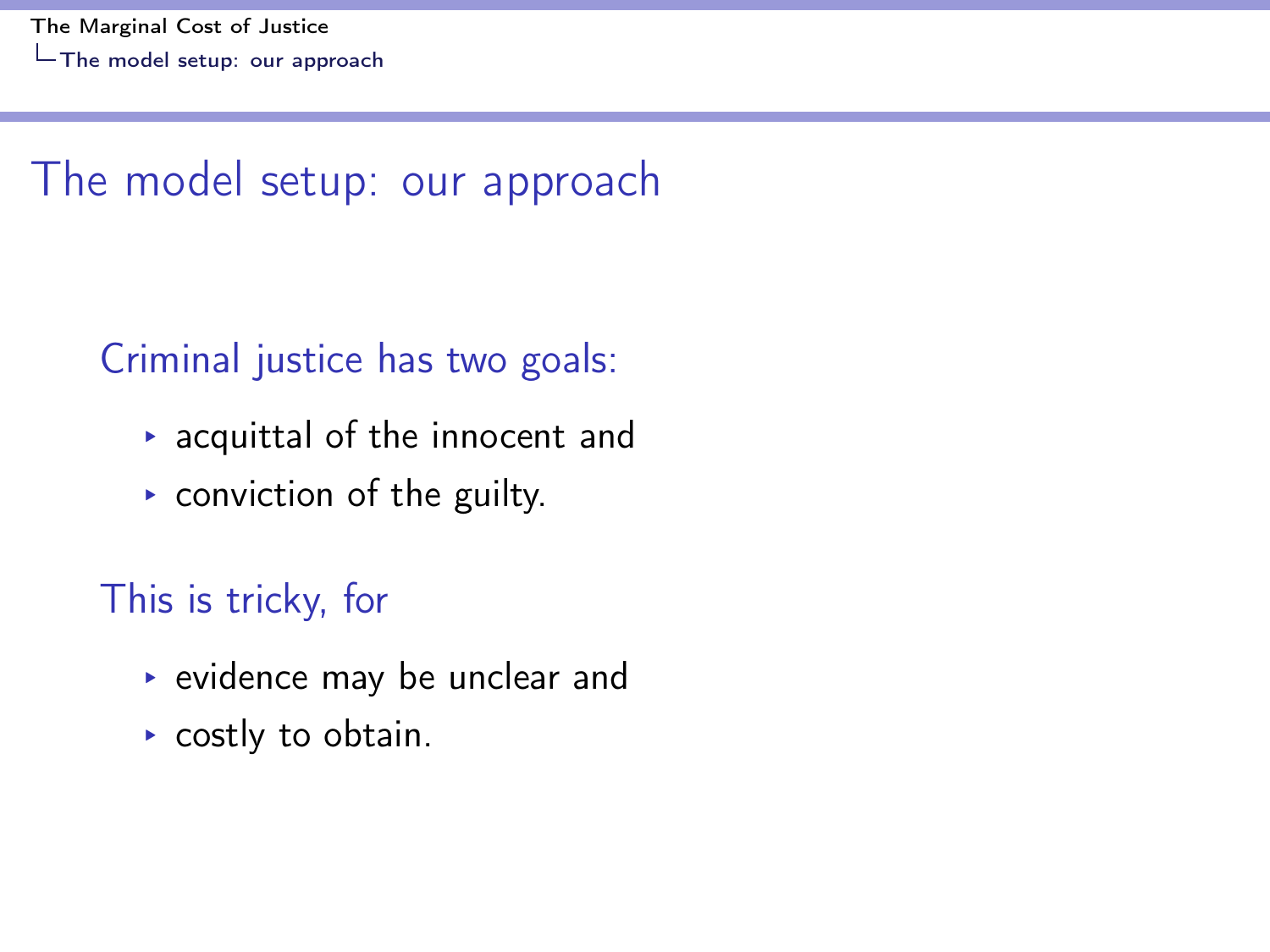#### <span id="page-8-0"></span>Thus, we have courts.

However, court trials are costly,

- $\rightarrow$  as resources used therein have alternative uses, and
- $\triangleright$  criminal justice budgets may be suboptimal.

### Costs and constraints result in compromises.

Not all cases are adjudicated by a court.

- § Some cases are dropped by the state attorney.
- $\triangleright$  Or cases may be adjudicated through an alternative (less-than-trial) procedure.
- § We model this as a 'direct conviction', i.e. a bureaucratic decision on guilt and punishment.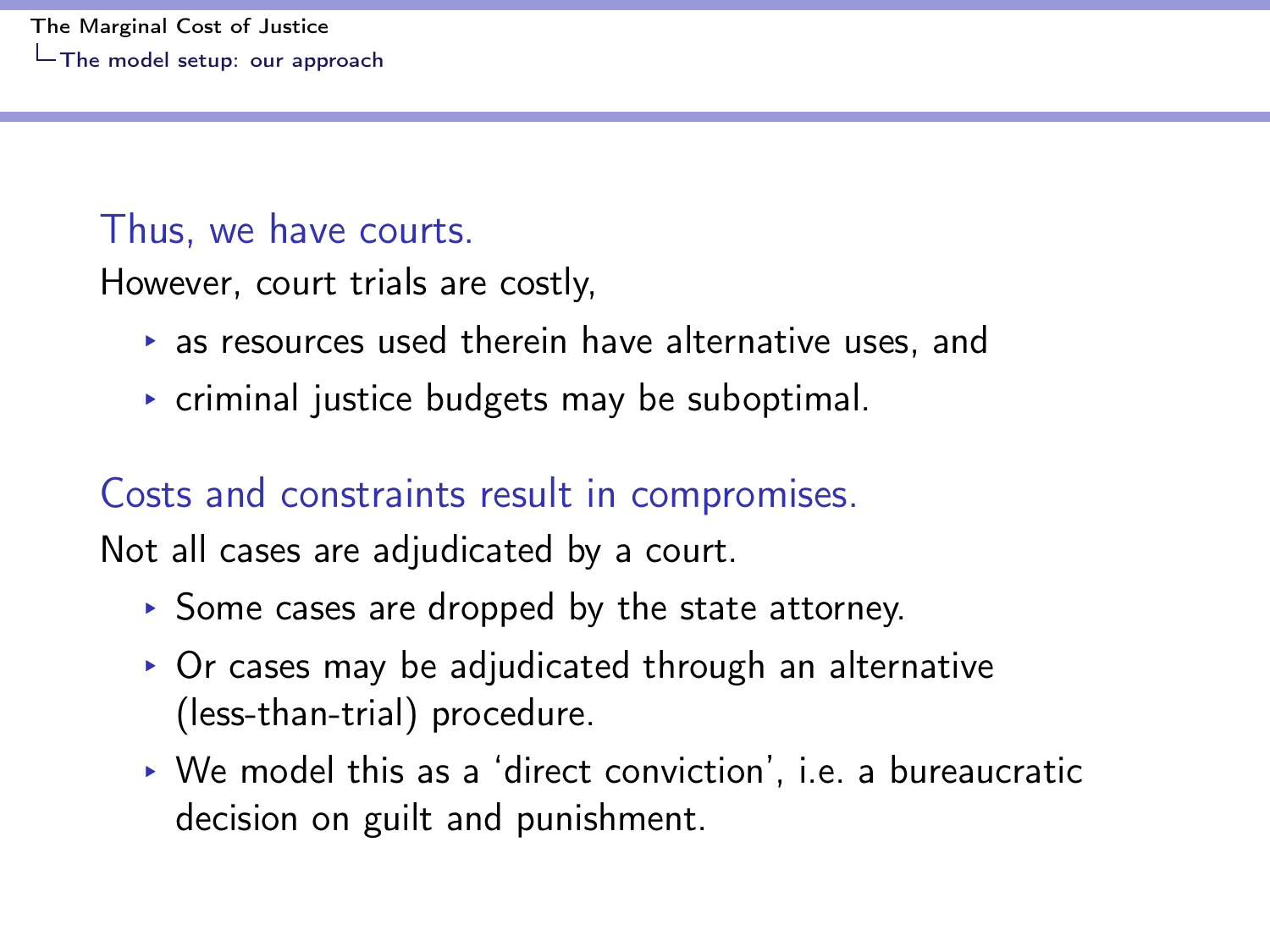# <span id="page-9-0"></span>The model setup: two types of (social) cost

## Costs of errors

- $\triangleright$   $w_a$  wrongful acquittal,
- $\triangleright$  w<sub>c</sub> wrongful conviction,
- $w_c > w_a$  (not required).

## Decision options and their budgetary costs

- $\triangleright$  0 is the cost of dropping the case,
- $\triangleright$   $c_{\tau}$  is the cost of trial,
- $\rightarrow$   $c_C$  is the cost of direct conviction (i.e., alternative procedure).
- $\epsilon \tau > c_C > 0$  (required).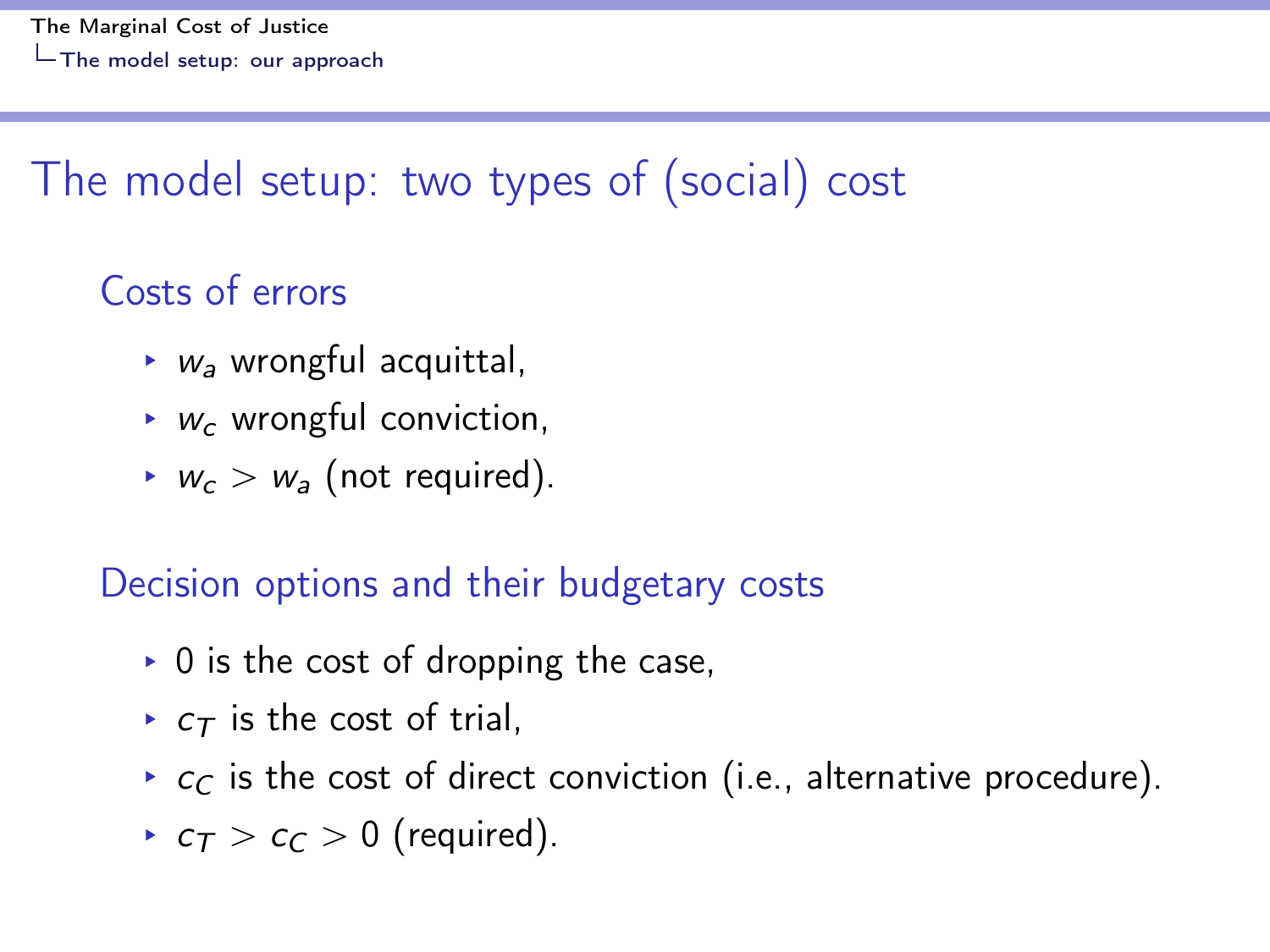## <span id="page-10-0"></span>The model setup: information

- $\rightarrow$  p is the inferred probability that a defendant is guilty, given the evidence.
- $\triangleright$  The decision to drop the case, convict directly, or proceed to trial is made upon observing p.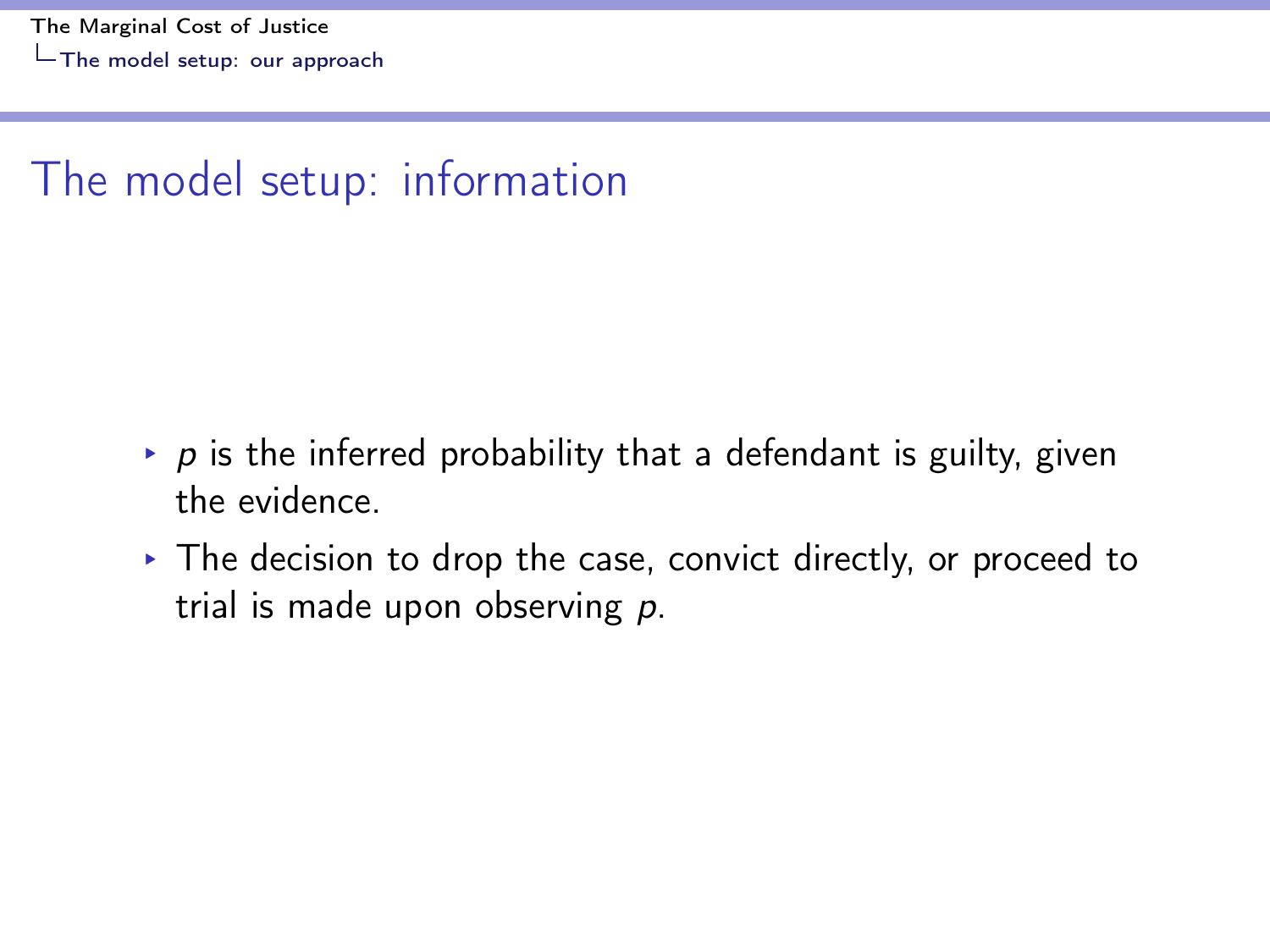# <span id="page-11-0"></span>Model 1: Le Grand Optimum

#### **Assumptions**

- ▶ Benevolent adjudicator.
- ▶ Perfect court (i.e. we learn the truth).
- ▶ One offense type.
- ▶ Unlimited budget (i.e. socially optimal budget determined endogenously).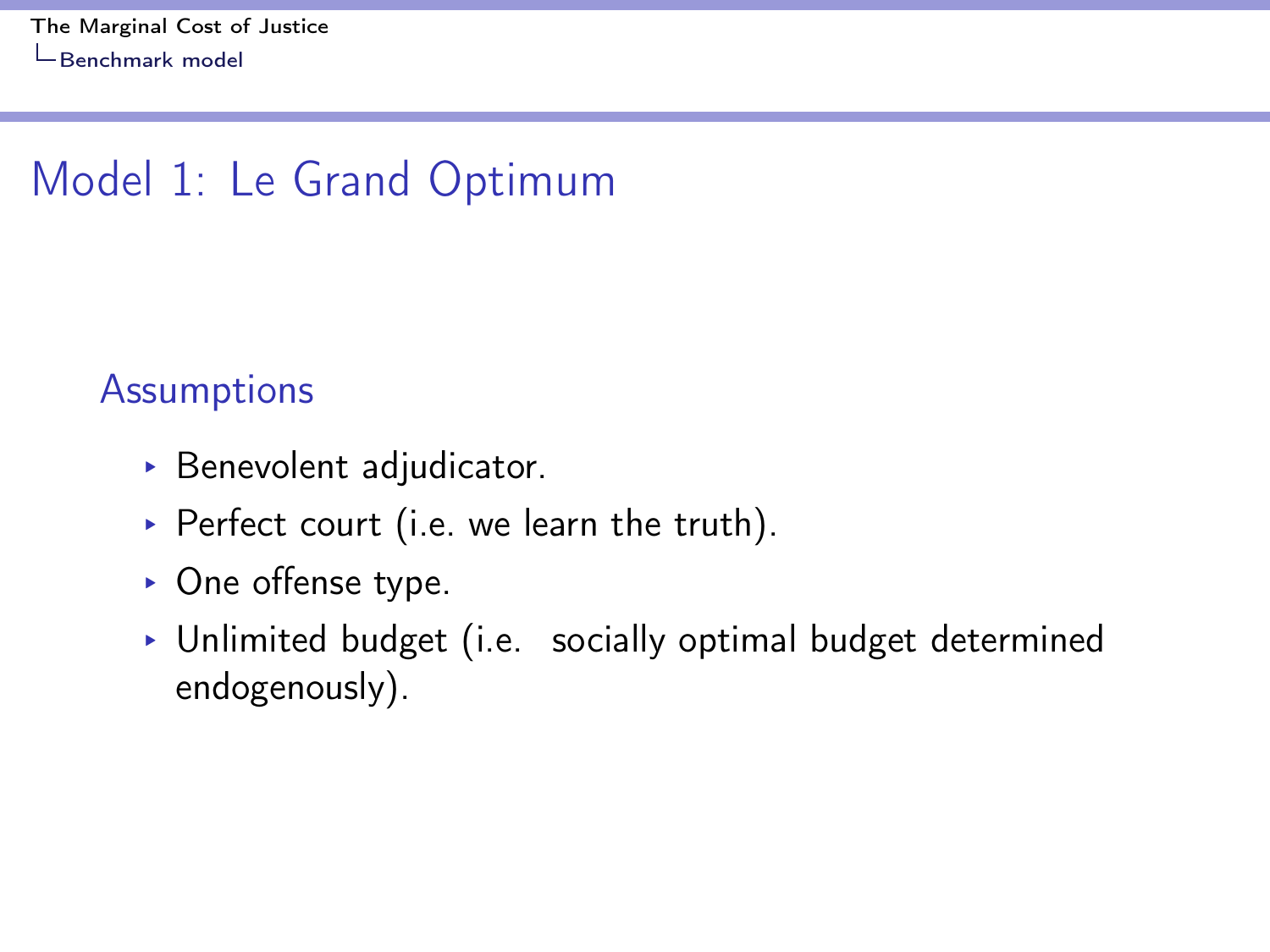<span id="page-12-0"></span>Benevolent adjudicator aims to minimize the sum of social costs of the criminal process.

- ▶ Drop charges:  $SC_D = pw_a$
- ▶ Go to trial:  $SC_{\tau} = c_{\tau}$
- ▶ Convict directly:  $SC_C = (1 p)w_c + c_C$

Thus, her objective function is simply

$$
\begin{aligned} \min SC &= \min \{ SC_D, SC_T, SC_C \} \\ &= \min \{ pw_a, c_T, (1 - p) w_c + c_C \} \end{aligned}
$$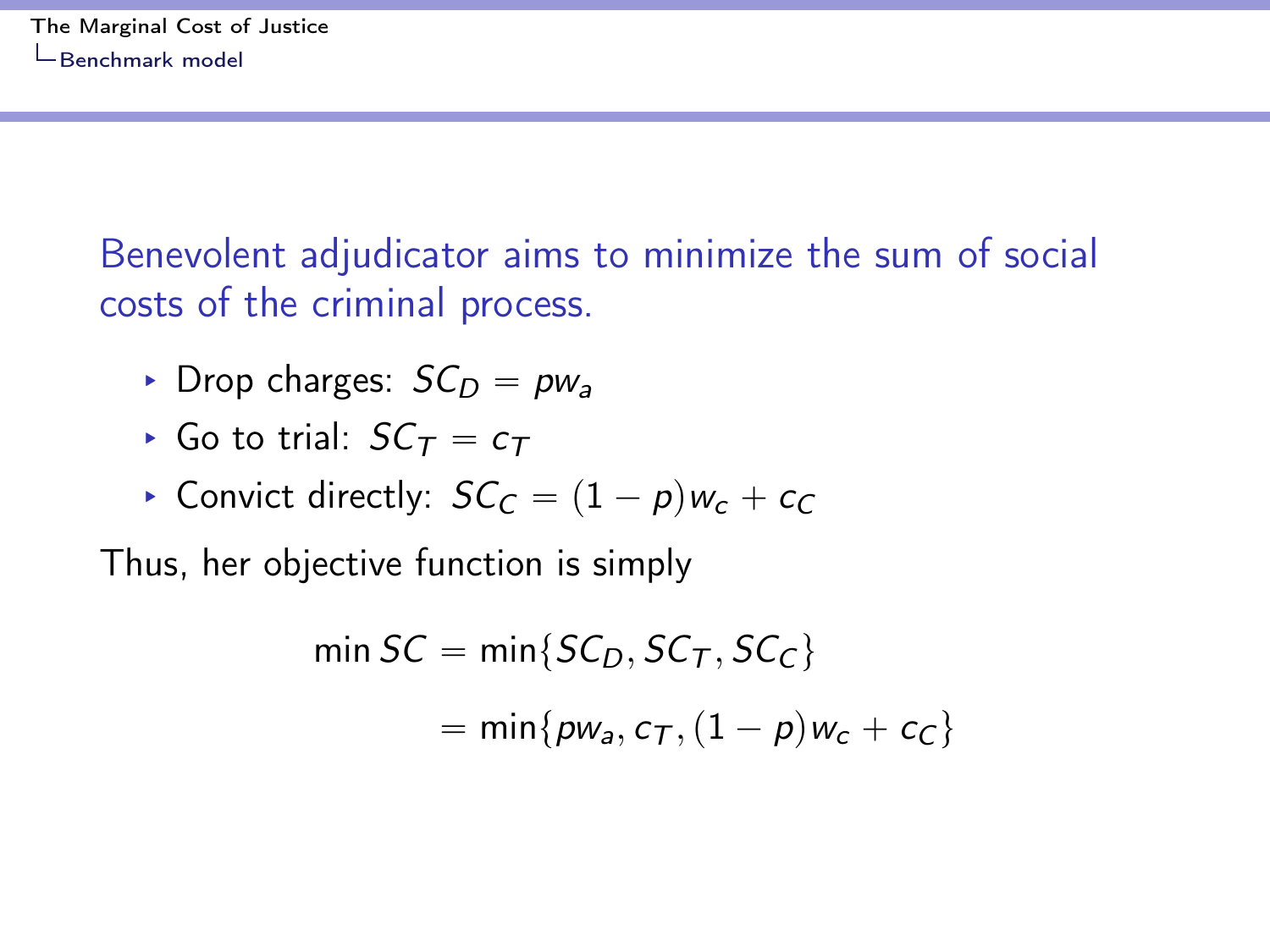## <span id="page-13-0"></span>The optimal decision rule

There are  $p_T$  and  $p_C$ , such that

$$
p_T w_a = c_T \qquad \text{and}
$$

$$
(1 - p_C) w_c = c_T - c_C.
$$

- If  $p < p<sub>T</sub>$ , drop the case.
- If  $p \in (p_T, p_C)$ , go to trial.
- If  $p > p_C$ , convict directly.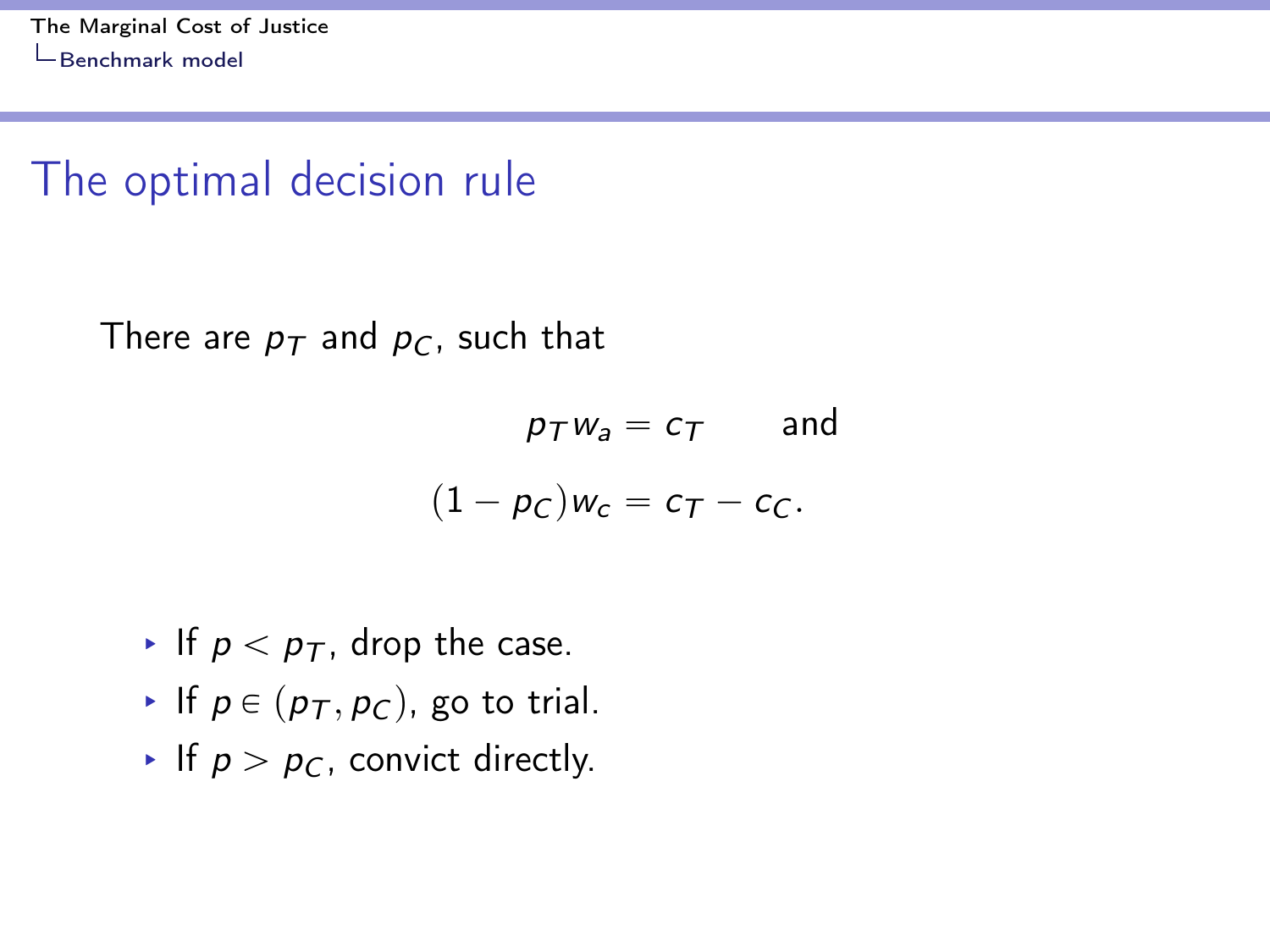<span id="page-14-0"></span>The optimal allocation of cases across criminal procedures depends upon the cost of trial

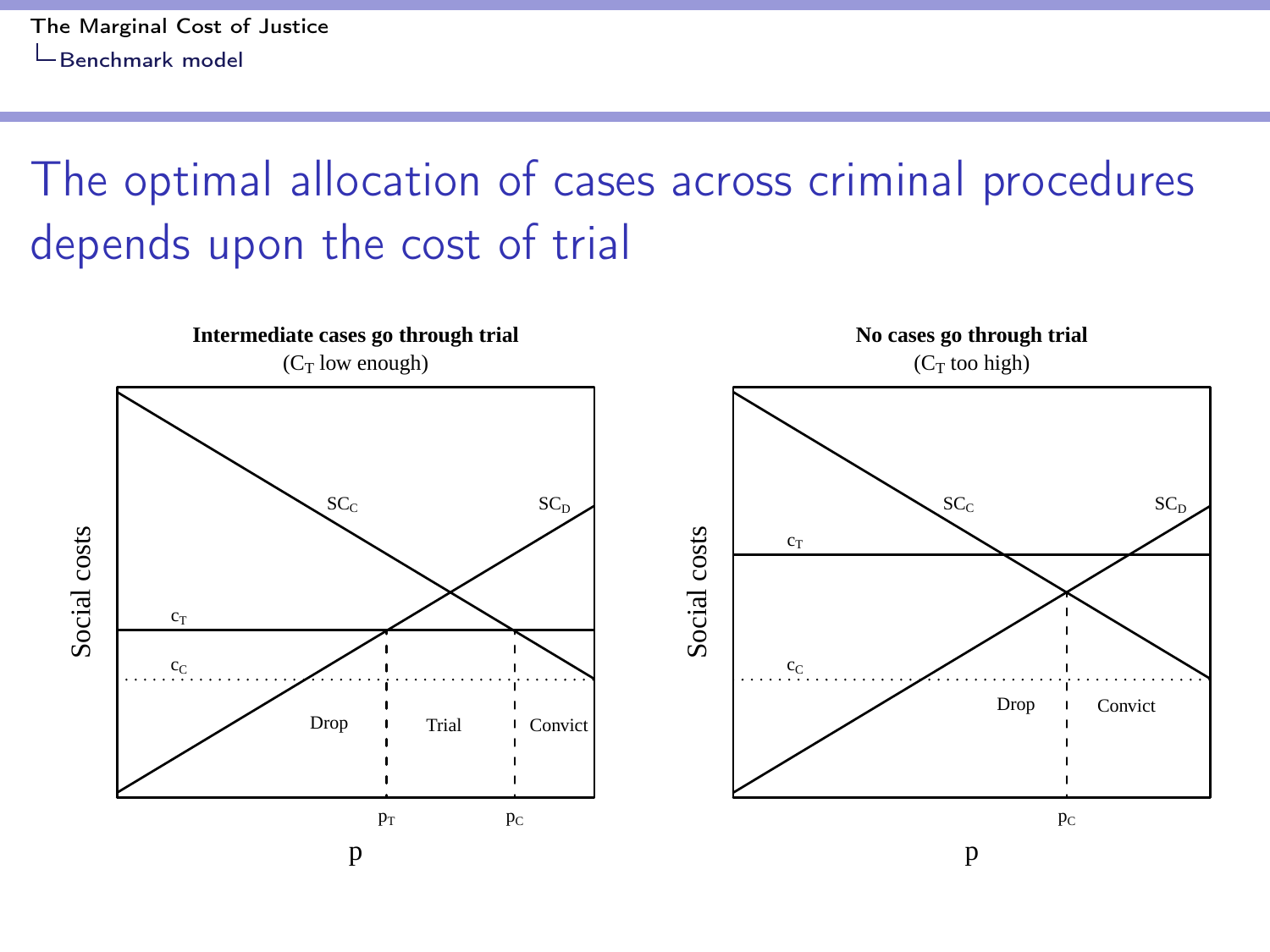<span id="page-15-0"></span>The optimal allocation of cases across criminal procedures—and the evidence standards—depend upon crime severity.

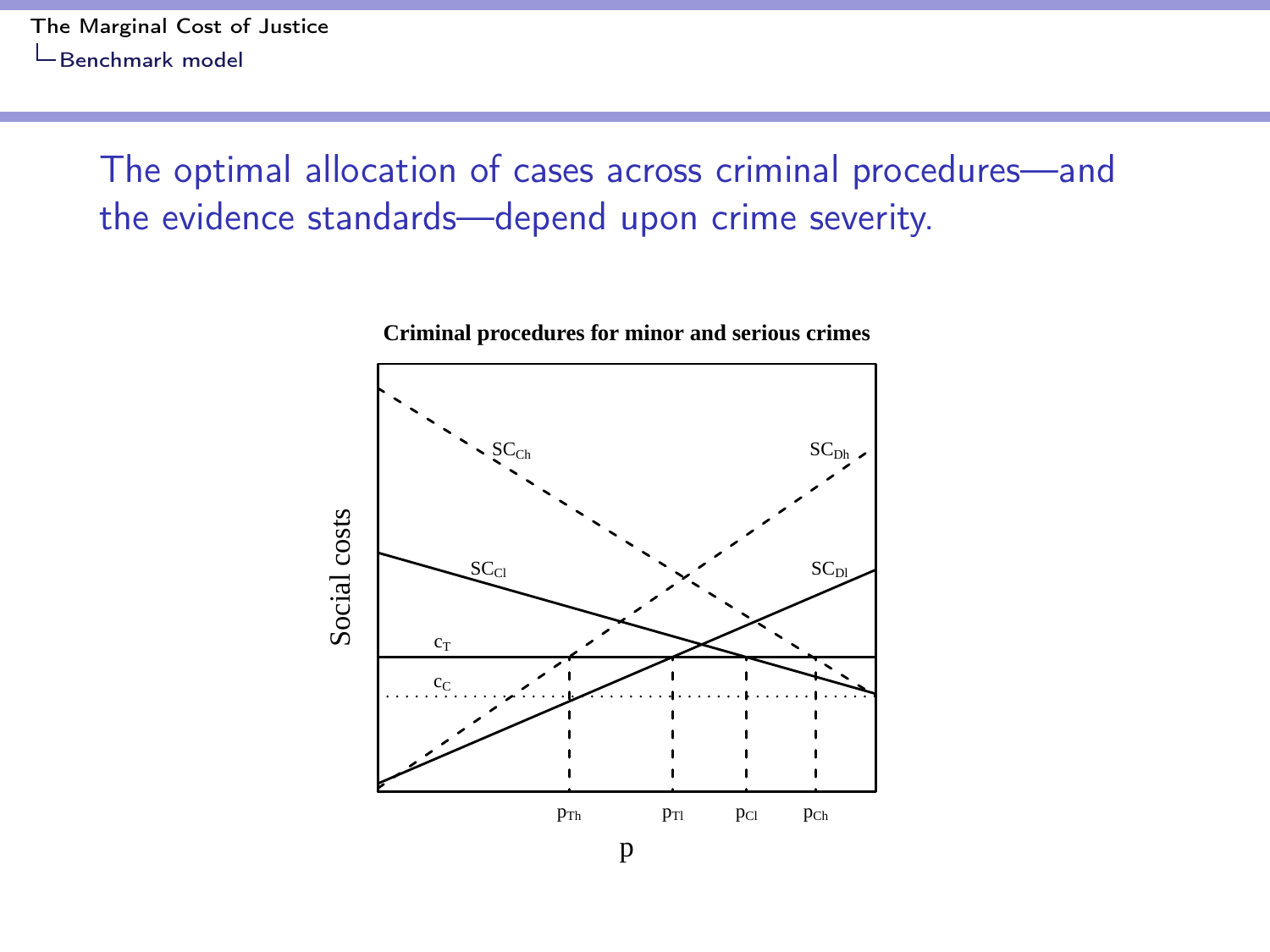## <span id="page-16-0"></span>**Implications**

- $\cdot$  If trials were costless, all cases would go to trial.
- $\triangleright$  Introducing simpler procedures increases the cost of wrongful convictions, but may be cost-justified.
- Fig. The more severe the offense (high  $w_a, w_c$ ):
	- If the fewer cases are dropped (lower  $p<sub>T</sub>$ ),
	- $\cdot$  the more cases go to trial.
	- the fewer cases with direct conviction (higher  $p_c$ ),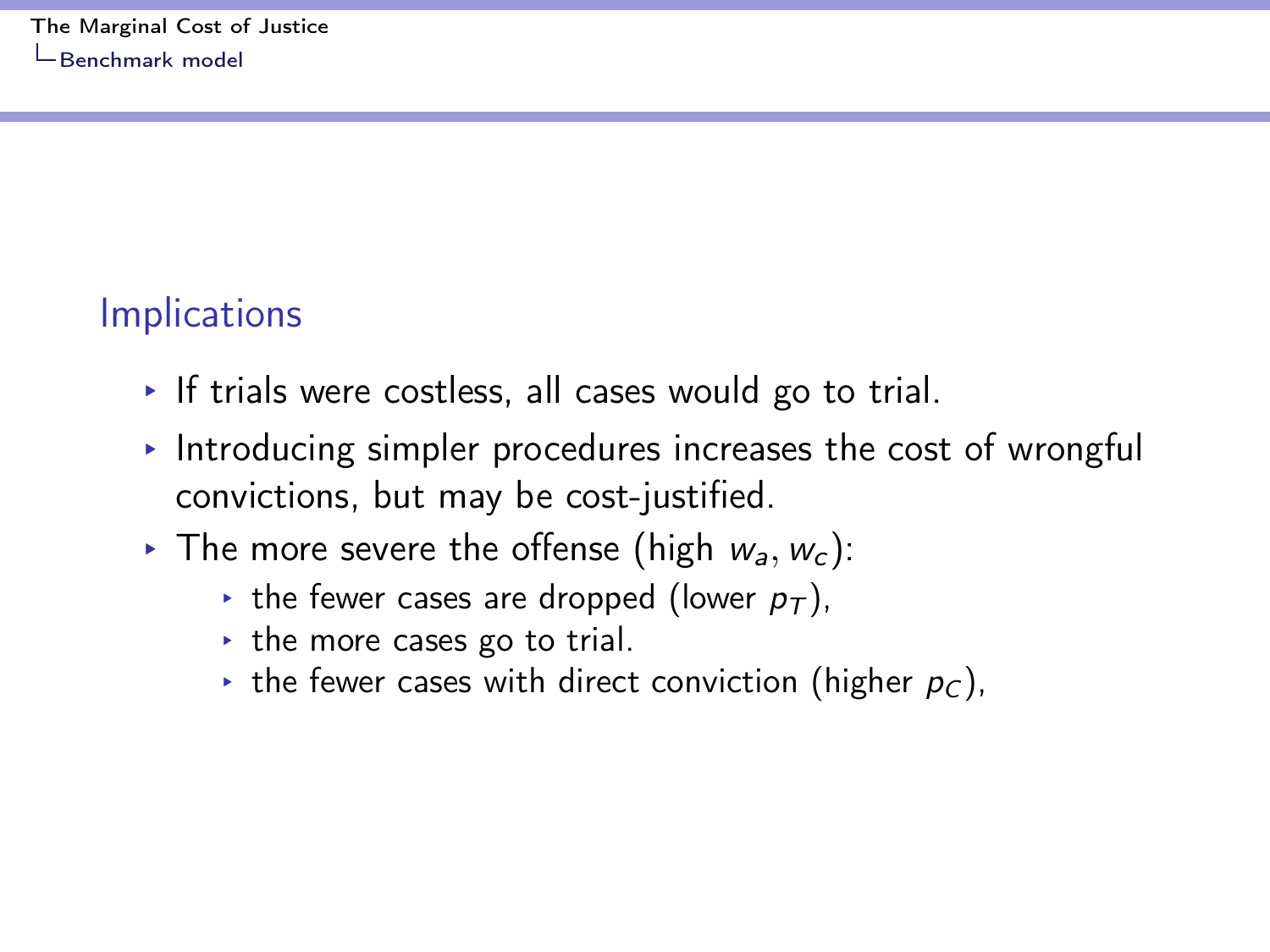## <span id="page-17-0"></span>Model 2: the constrained optimum

#### Additional assumptions

- ▶ Two two crime types: low and high, indexed by  $j = l, h$ .
- And we assume  $w_{a1} < w_{a1}$ ,  $w_{c1} < w_{c2}$ .
- ▶ R is the budget of the adjudicator (exogenous).
- ▶ For each offense type j,  $p_i$  has a CDF  $F_i(p)$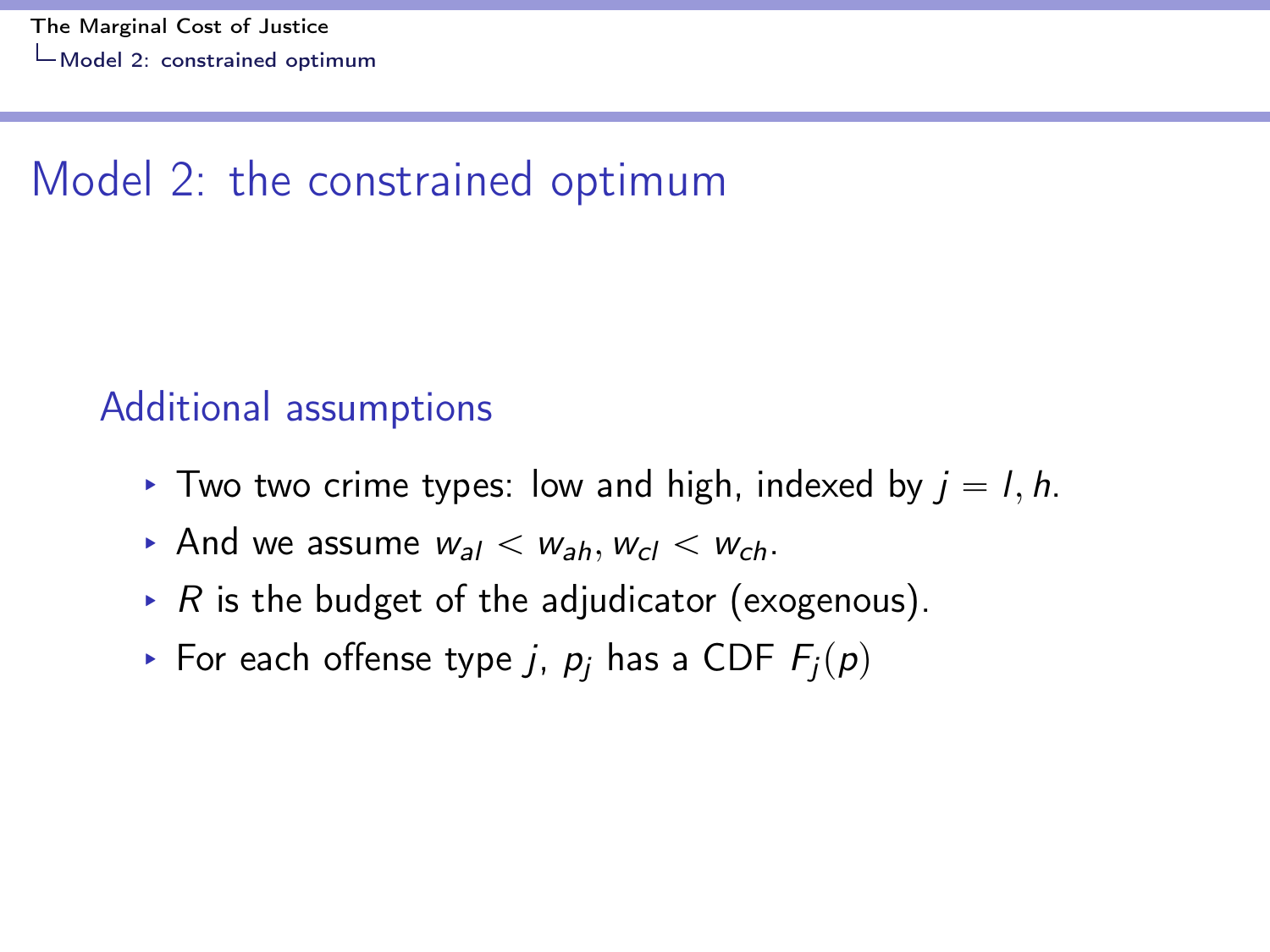#### <span id="page-18-0"></span>The objective of the adjudicator is to

$$
\min_{p_{Tj},p_{Cj}}\sum_{j=I,h}\Bigg[w_{aj}\int_{0}^{p_{Tj}}p_{j}f_{j}(p_{j})dp_{j}+w_{cj}\int_{p_{Cj}}^{1}(1-p_{j})f_{j}(p_{j})dp_{j}\Bigg],
$$

subject to the resource constraint

$$
R - \sum_{j=l,h} [F(p_{Cj}) - F(p_{Tj})] c_T + [1 - F(p_{Cj})] c_C = 0.
$$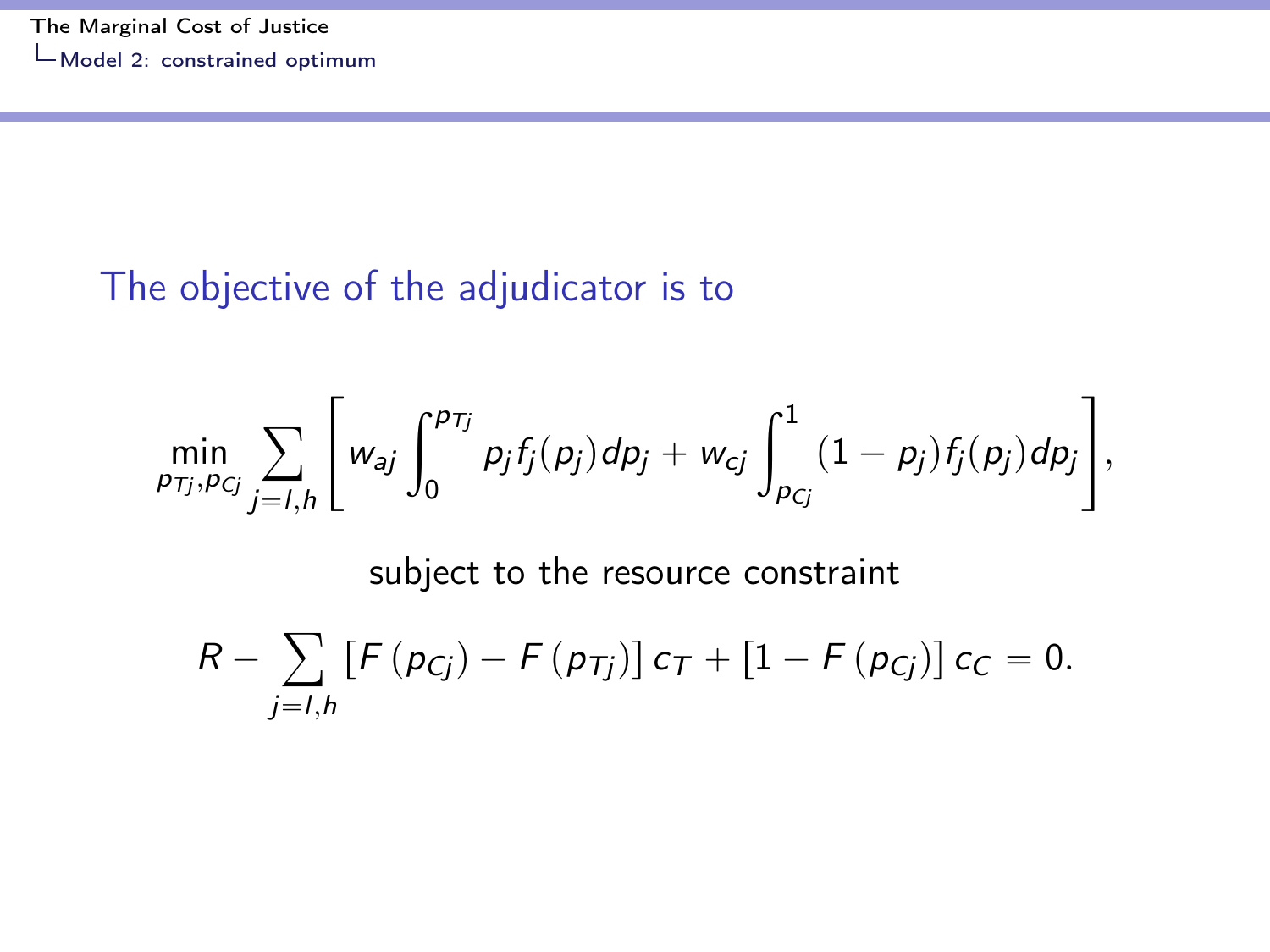#### <span id="page-19-0"></span>The FOCs are

$$
p_{Tj}w_{aj} = \lambda c_T \text{ and}
$$
  

$$
(1 - p_{Cj}) w_{c_j} = \lambda (c_T - c_C),
$$
  
for  $j = \{l, h\}.$ 

- § Similar to the benchmark case, but
- § the adjudicator acts "as if" the cost of trial or direct conviction were greater than they nominally are  $(\lambda > 1)$ .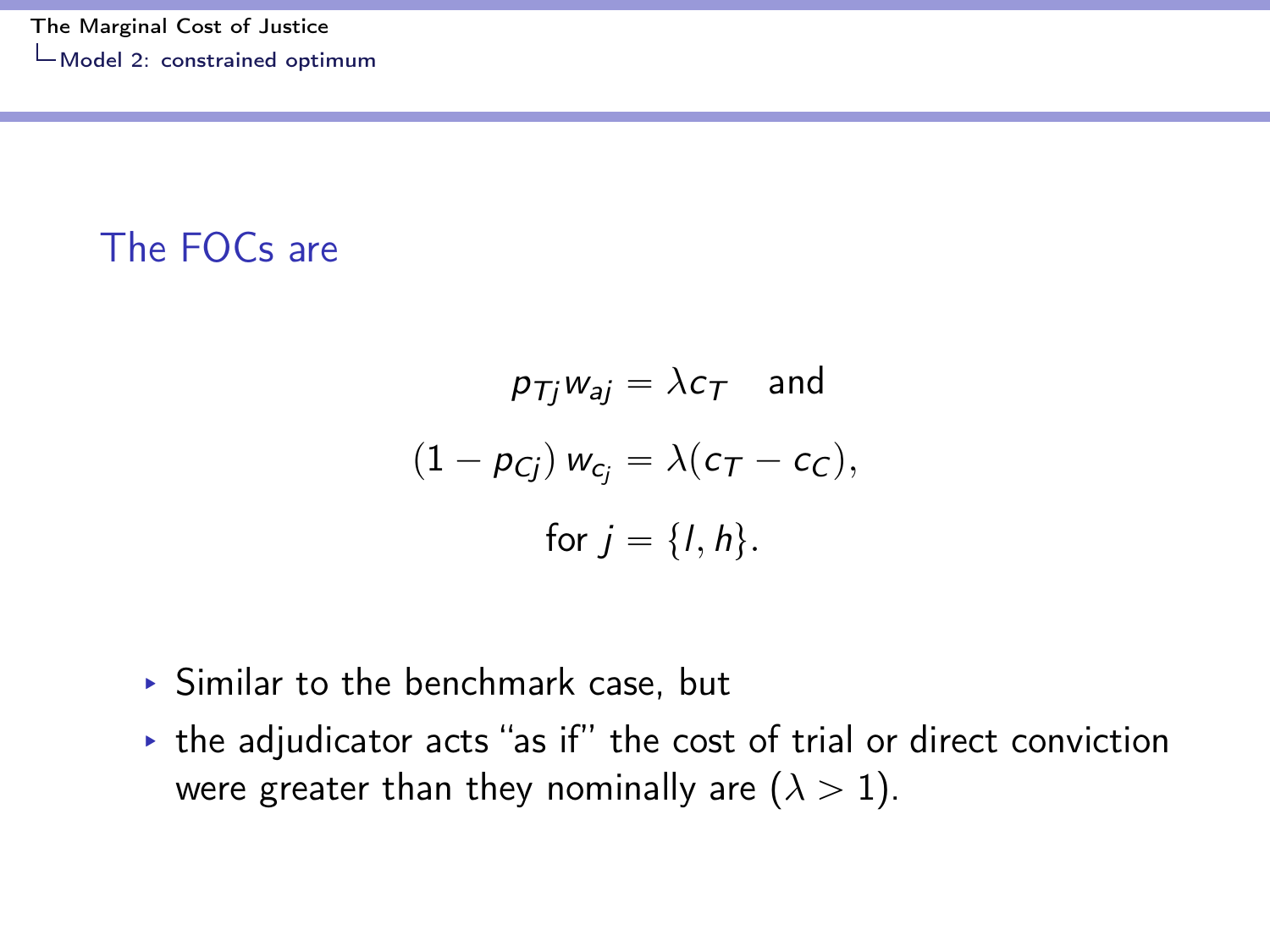<span id="page-20-0"></span>The optimal allocation of cases across criminal procedures—and the evidence standards—depend upon the budget constraint.

**Criminal procedures under optimal** 

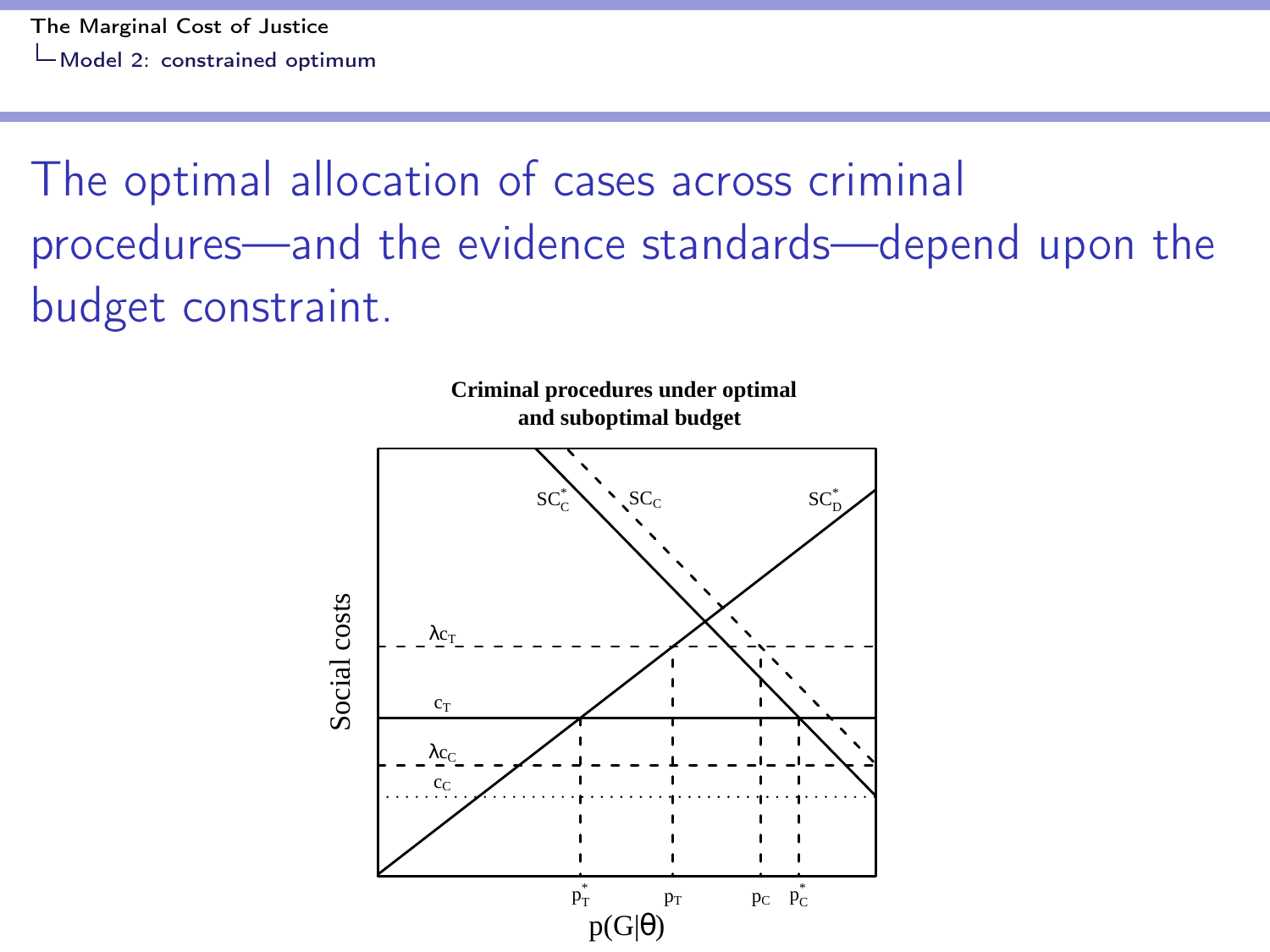### <span id="page-21-0"></span>Implications of a binding resource constraint

- § Too many cases are dropped, too many convicted directly, too few trials.
- $\triangleright$  Higher costs of errors and total social costs.
- § Yes, rights cost money (Holmes and Sunstein 2002).
- Interpretation of  $\lambda$ :  $1/\lambda$  is 'the marginal cost of justice', i.e. how much does it costs to avoid a one-dollar worth of judicial errors.
- Note,  $\lambda = 1$  implies socially optimal budget.
- ▶ A change in any parameter affects both margins for both offense types through  $\lambda$ .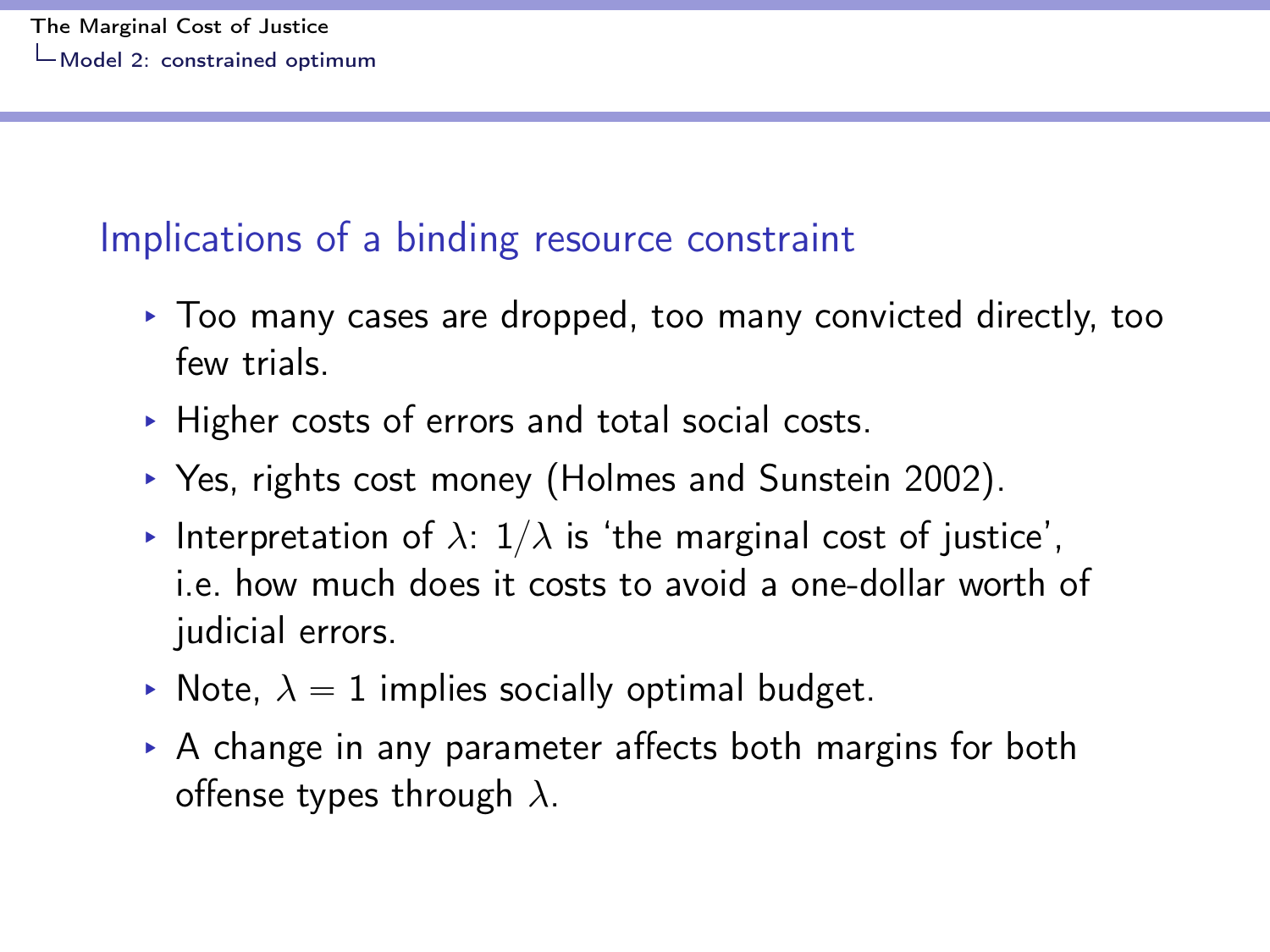## <span id="page-22-0"></span>Intuition

- § Constraints imply compromises.
- $\triangleright$  In the unconstrained case, each case was decided by the procedure implied by the very case itself.
- $\cdot$  In the constrained case, the adjudicator has to consider the opportunity costs of deciding each case.
- ▶ I.e. cases "compete" for the budget resources.
- § Introducing simpler procedures increases the cost of wrongful convictions, but may be cost-justified as it releases resources to adjudicate more cases.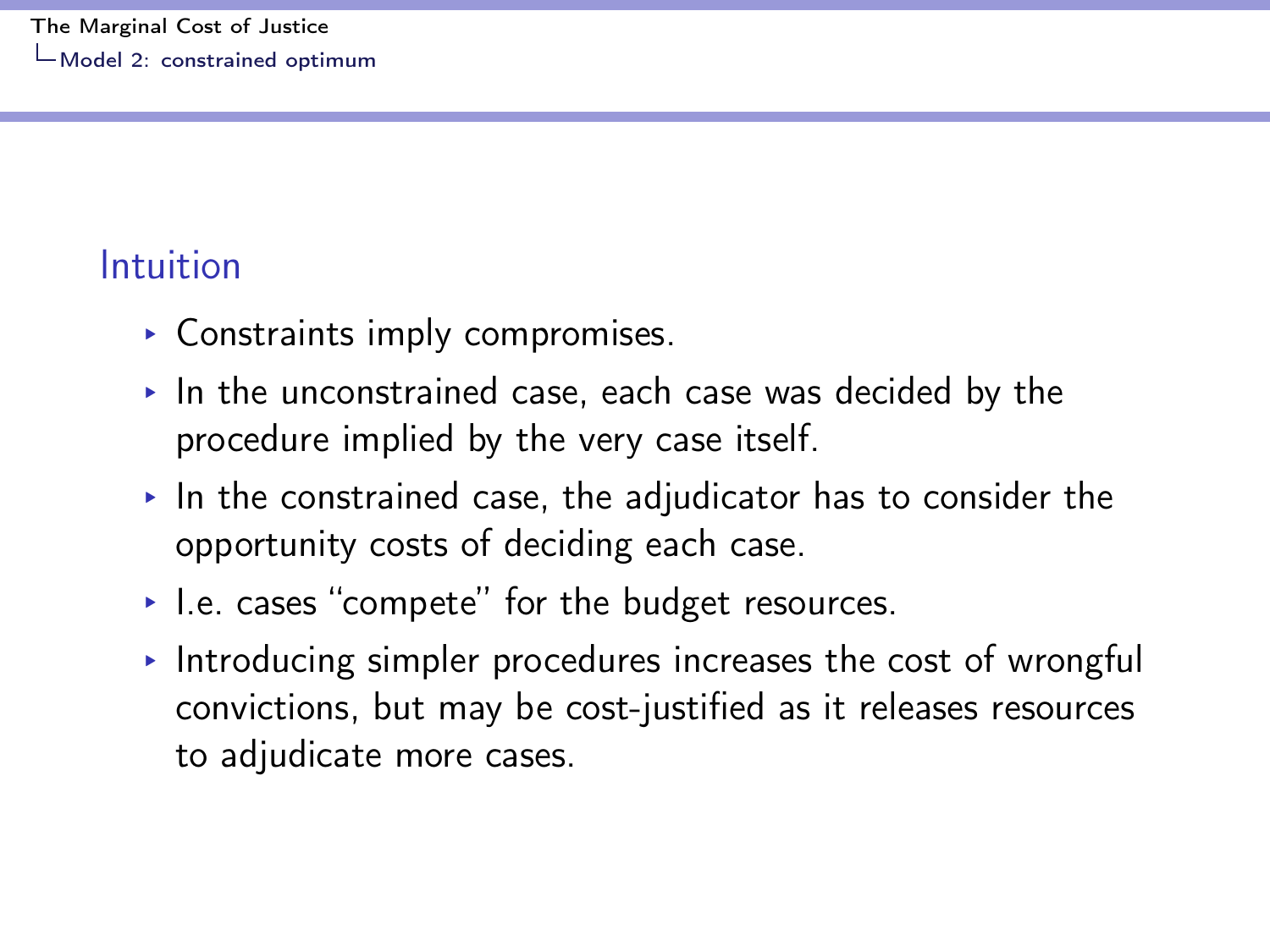#### <span id="page-23-0"></span>FOCs imply an important rule

$$
p_{Th}w_{ah} = p_{Tl}w_{al} \quad \text{and} \tag{1}
$$
\n
$$
(1 - p_{Ch})w_{ch} = (1 - p_{Cl})w_{cl}.
$$

That is, the cost of error for the marginal defendants must be equalized across offense types.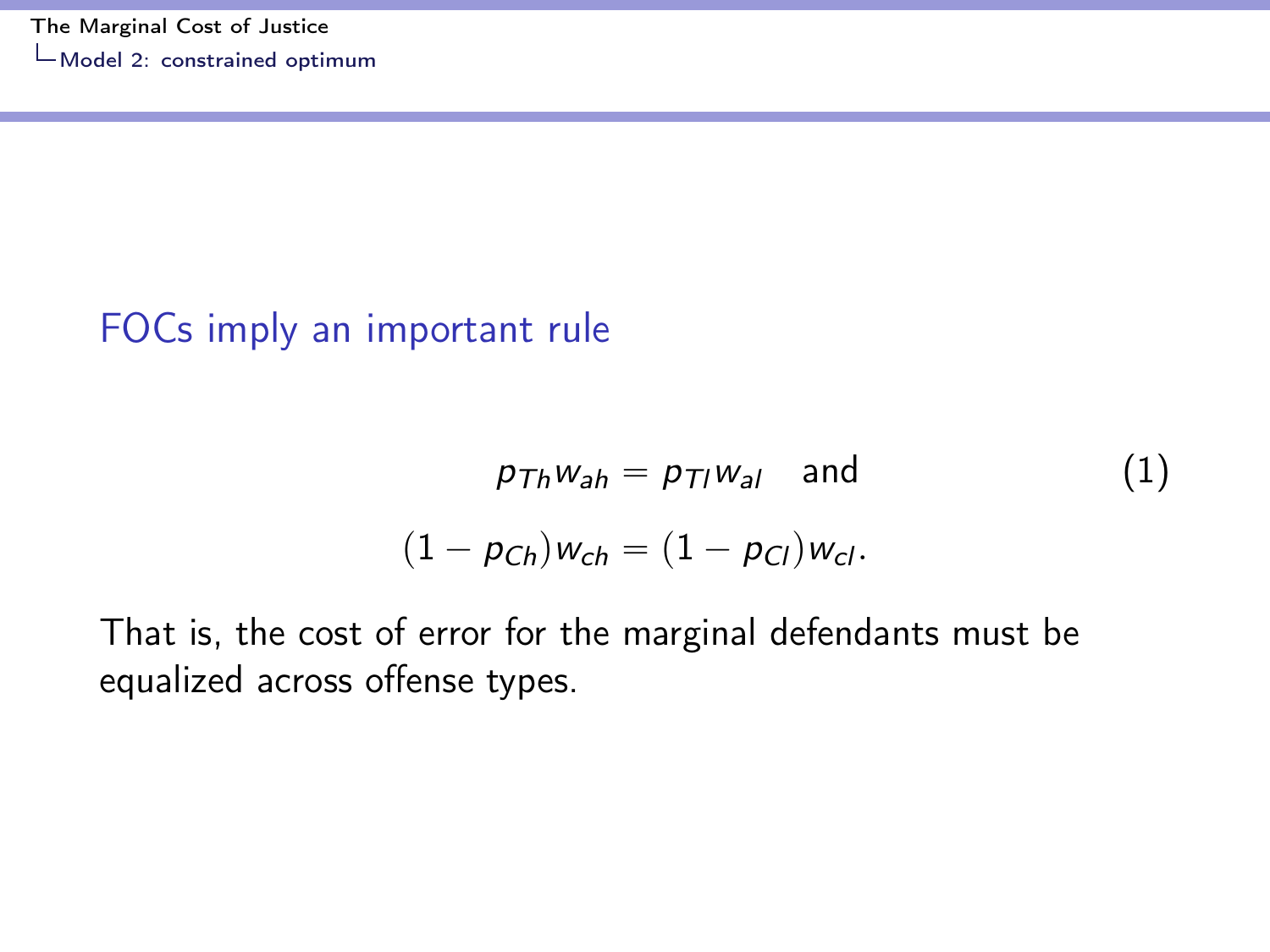## <span id="page-24-0"></span>**Predictions**

- ▶ Reduction in  $c_C$ : reduce  $p_C$ ,  $p_{Ch}$  (substitution effect), reduce  $p_{\tau l}$ ,  $p_{\tau h}$  (income effect): fewer cases are dropped, more direct convictions, lower sum of errors.
- Increase in  $w_{ch}$ : increase  $p_{Ch}$ , reduce  $p_{Cl}$ : fewer high-severity direct convictions but more low-severity direct convictions.
- ► Low-severity offenses are more responsive to changes in any parameter than high-severity offenses.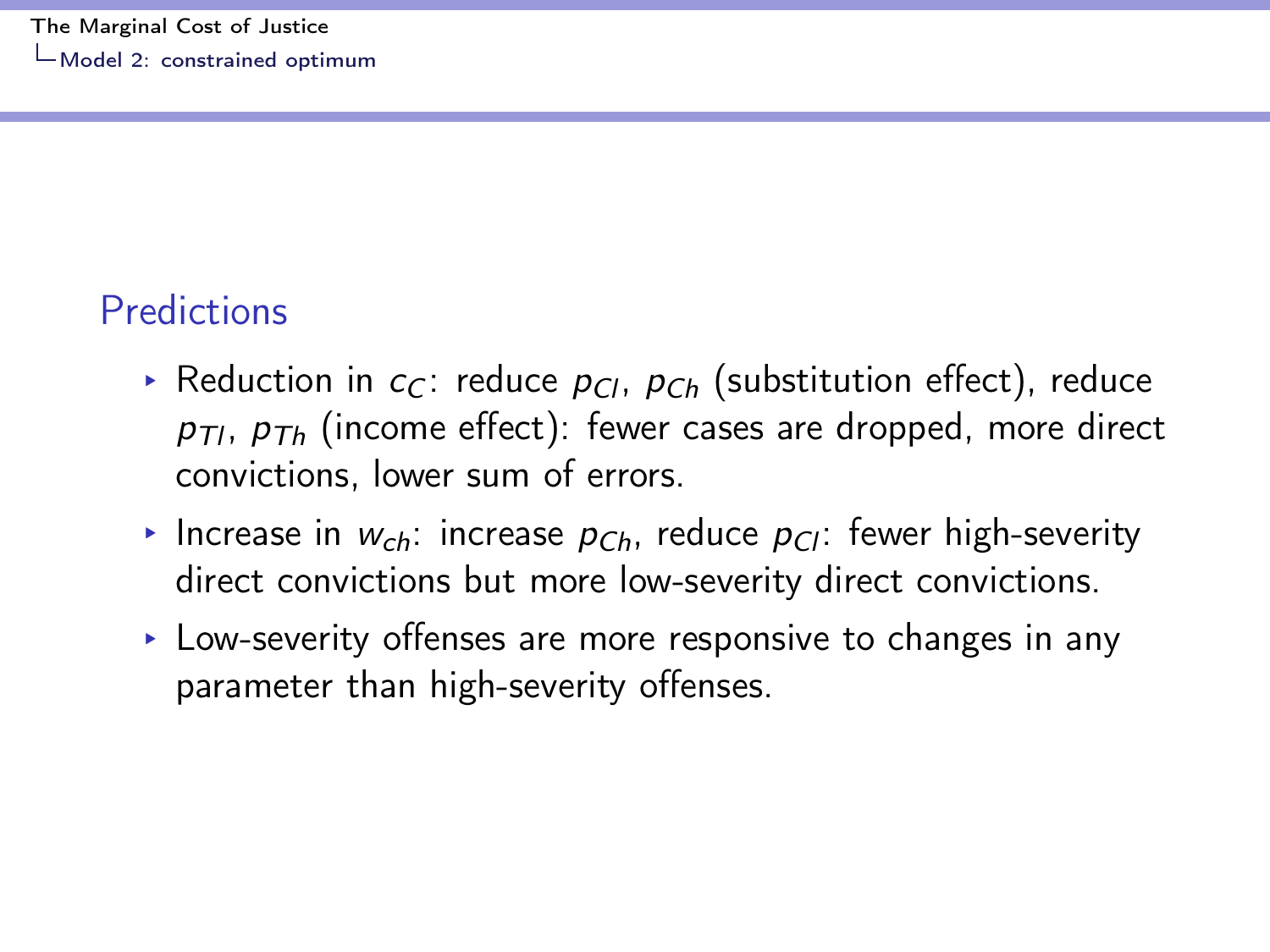## <span id="page-25-0"></span>Model 3: two-stage criminal process

## Additional assumptions

- $\triangleright$  Defendants may appeal the decision and get a trial.
- $\triangleright$  The private cost of the appeal is zero.
- ▶ No 'discount' in the sentence.
- $\triangleright$  As a result all innocent appeal if convicted; and
- $\rightarrow$  there are no wrongful convictions.

The expected social costs of direct conviction thus are

$$
pc_C + (1-p)(c_C + c_T) = c_C + (1-p)c_T.
$$
 (2)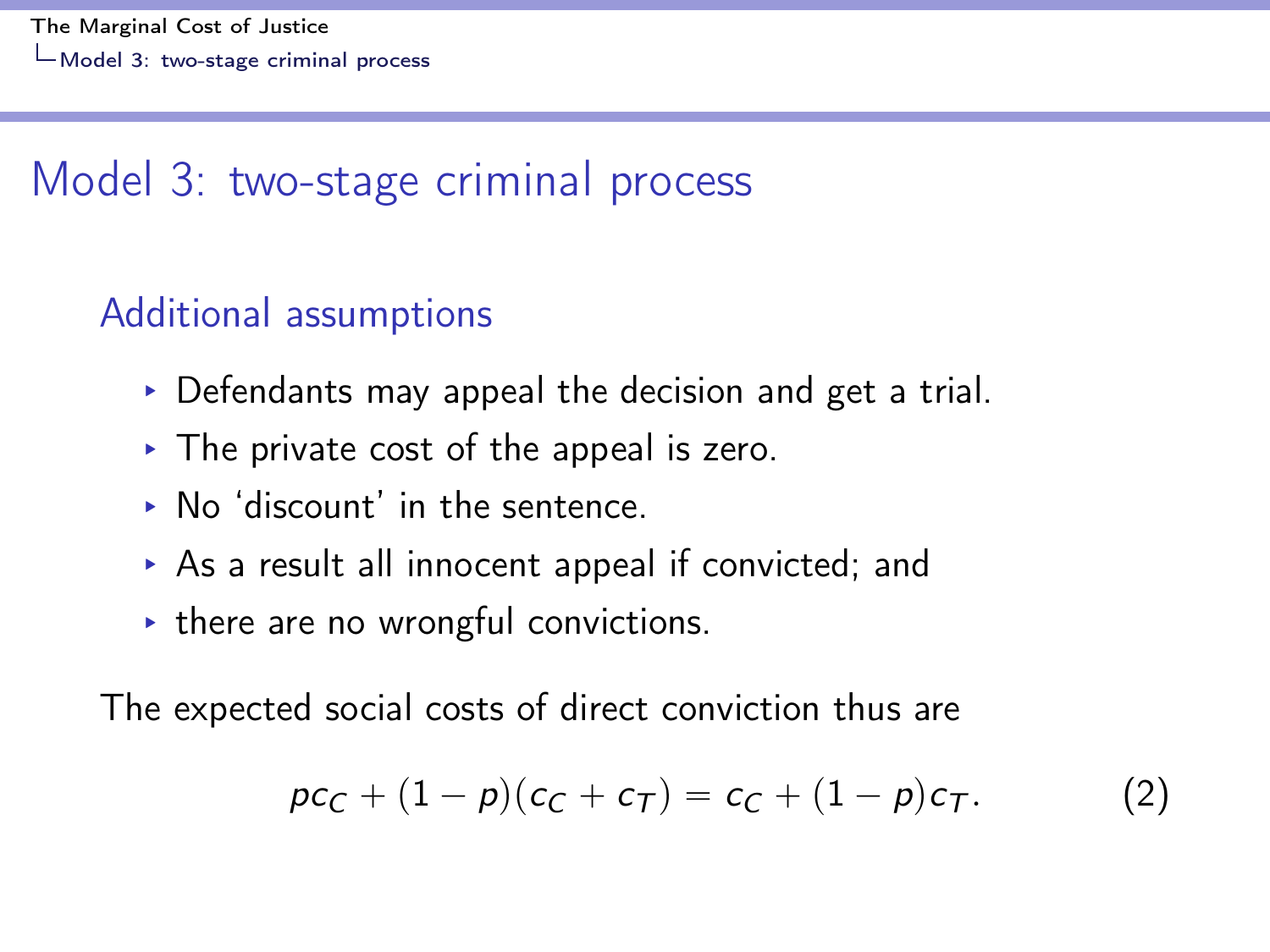#### <span id="page-26-0"></span>The objective of the adjudicator is to

$$
\min_{p_{Tj},p_{Cj}}\sum_{j=1,h}w_{aj}\int_0^{p_{Tj}}p_jf_j(p_j)dp_j,
$$

subject to the resource constraint

 $\lambda$ 

$$
R - \sum_{j=1,h} \left\{ \left[ F(p_{Cj}) - F(p_{Tj}) \right] c_T + \left[ 1 - F(p_{Cj}) \right] c_C + c_T \int_{p_{Cj}}^1 (1-p_j) f_j(p_j) dp_j \right\} = 0.
$$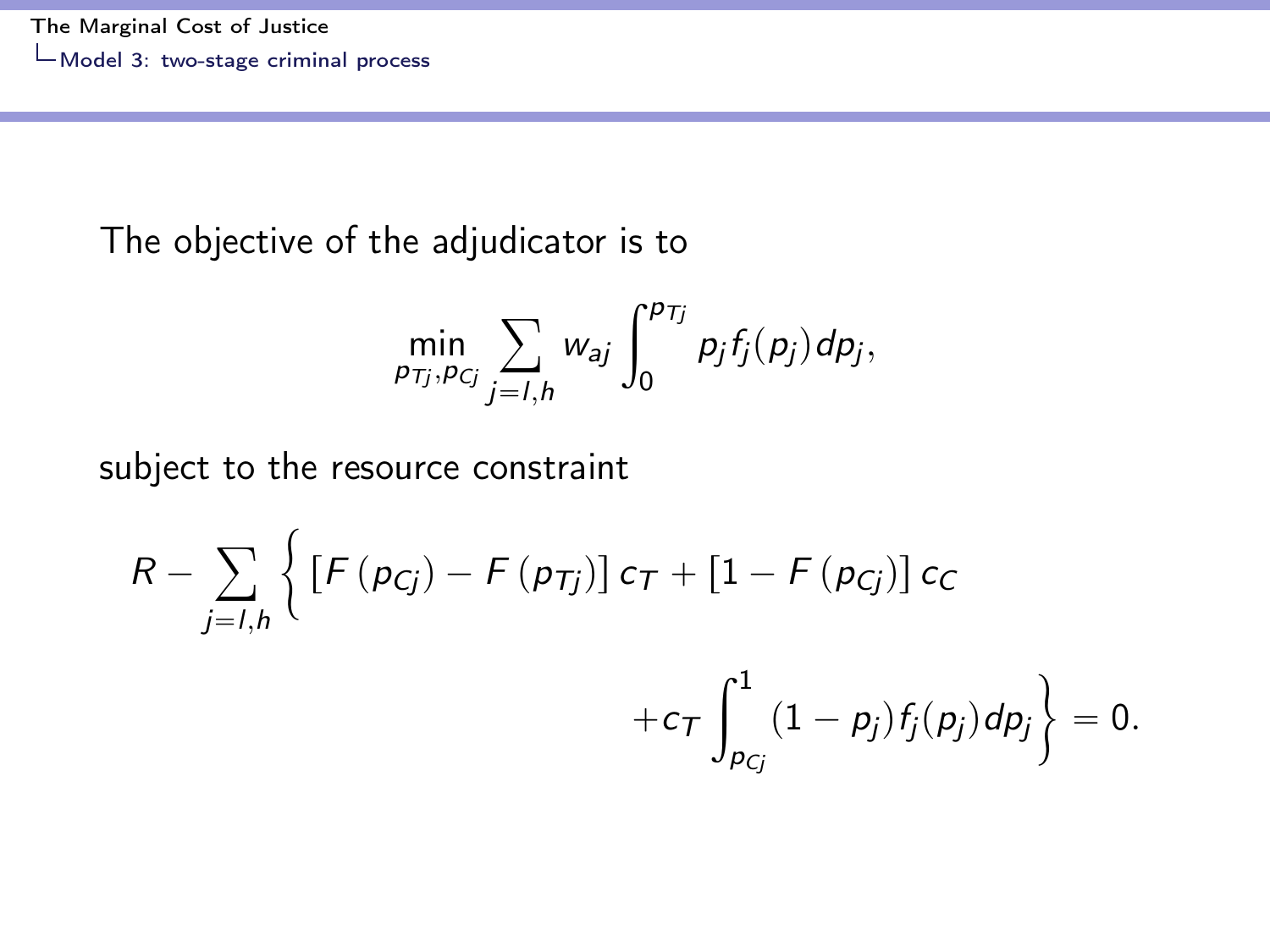#### <span id="page-27-0"></span>The first order conditions are then

$$
p_{Tj}w_{aj} = \lambda c_T, \quad \text{and}
$$

$$
(1 - p_{Cj})c_T = c_T - c_C,
$$

implying

$$
p_{Tj} = \frac{\lambda c_T}{w_{aj}}, \quad \text{and}
$$

$$
p_{Cj} = \frac{c_C}{c_T}.
$$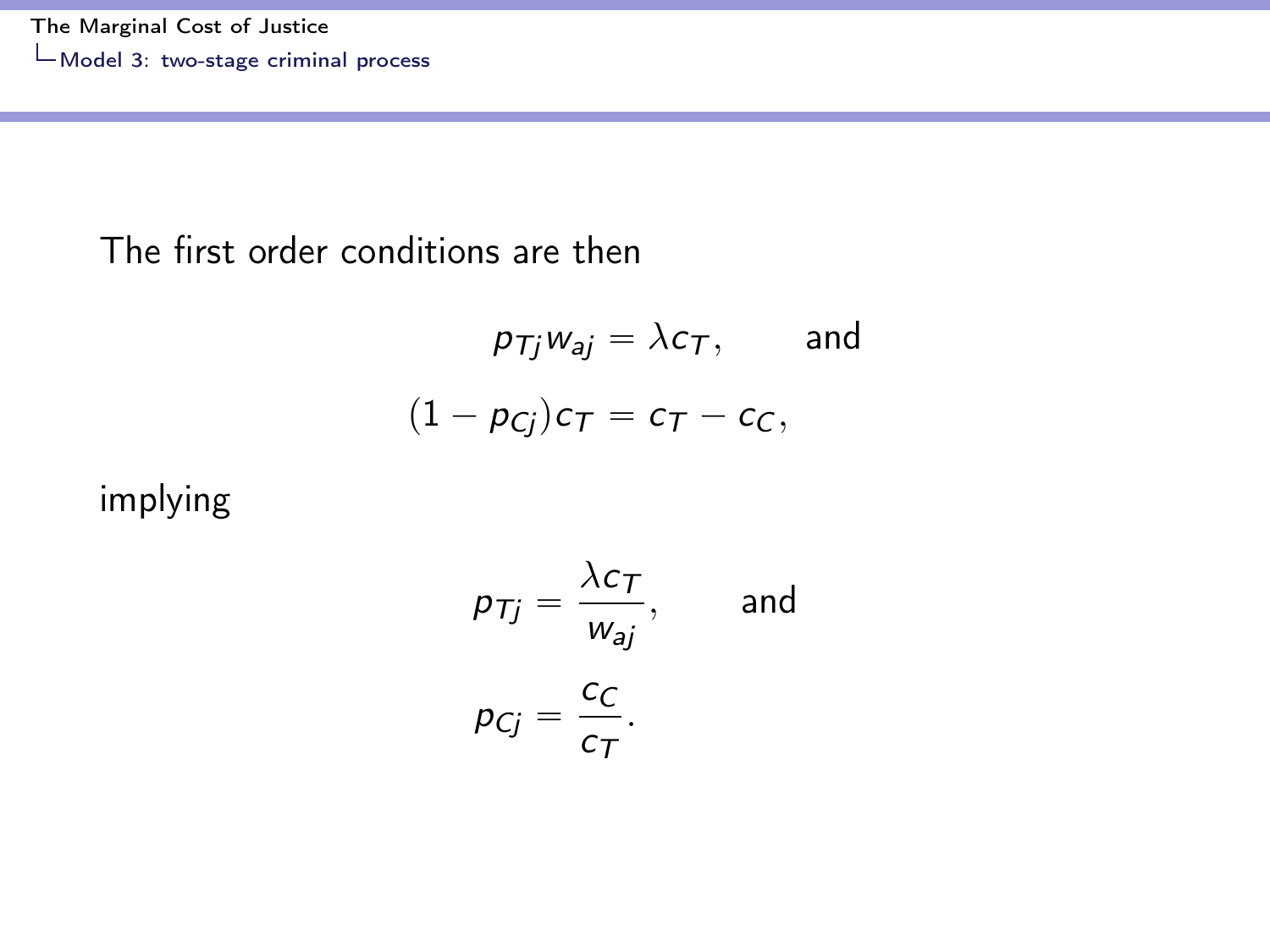### <span id="page-28-0"></span>Two-stage process summary

- $\triangleright$  Lower information requirements of the optimal standards of evidence.
- § More uniformity in standards of evidence across offense types.
- $\triangleright$  A combination with simplified procedure with the possibility to appeal is a very robust policy mix.
	- § Saves resources that can be used elsewhere.
	- § No (or much lower) costs of wrongful convictions.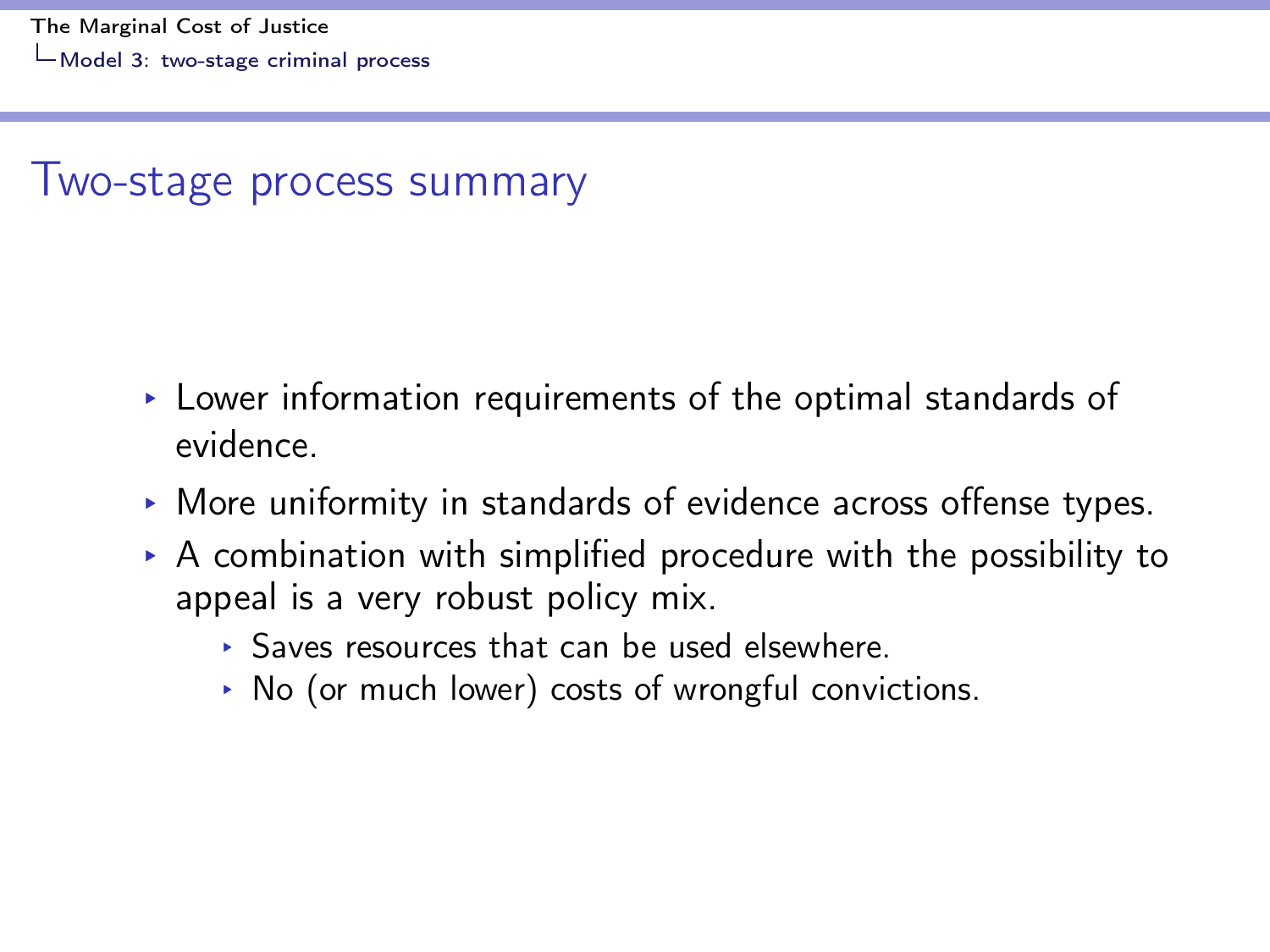## <span id="page-29-0"></span>Explaining real-world criminal justice

- § Consequences of introducing the alternative procedures.
- § Wider scope of plea bargaining.
- ▶ Proliferation of alternative procedures in Europe.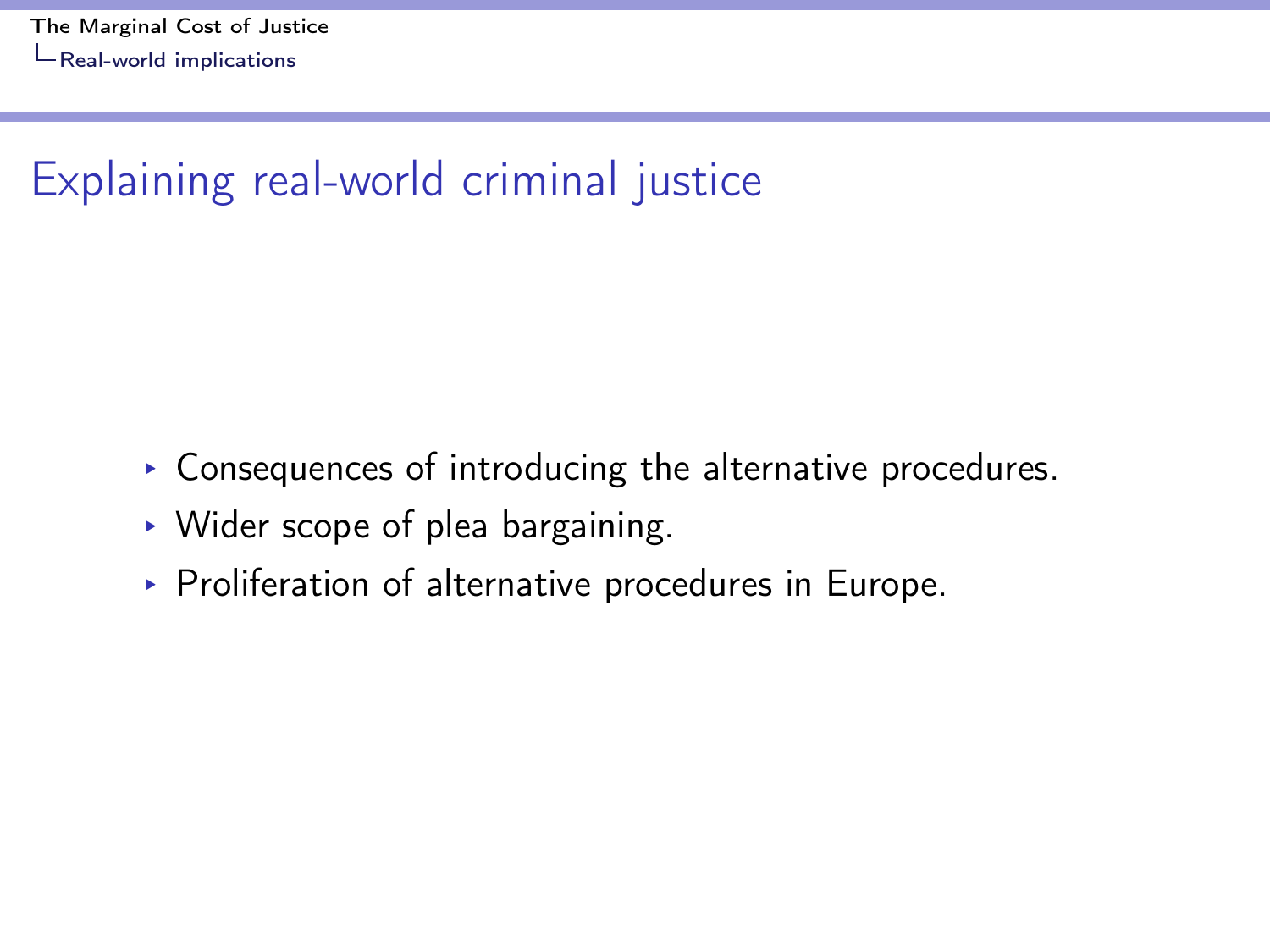### <span id="page-30-0"></span>Consequences of introducing the alternative procedure

- ▶ Official justification: release resources such that enforcers can concentrate on the serious crimes.
- § Our model: yes, the number of serious crimes that are enforced will increase (lower  $p<sub>T</sub>$ ), but
- $\rightarrow$  the number of petty crimes that are enforced will increase even more!
- § Intuition:
	- ▶ As  $w_{ch} > w_{cl}$ , resources are already primarily allocated to the more serious cases.
	- ▸ Releasing the resource constraint reduces the  $p_{Ti}w_{ci}$  for the marginal defendant, for all case types.
	- But to keep  $p_{ThWch} = p_{TlWcl}$ ,  $p_{Tl}$  must fall more than  $p_{Th}$ .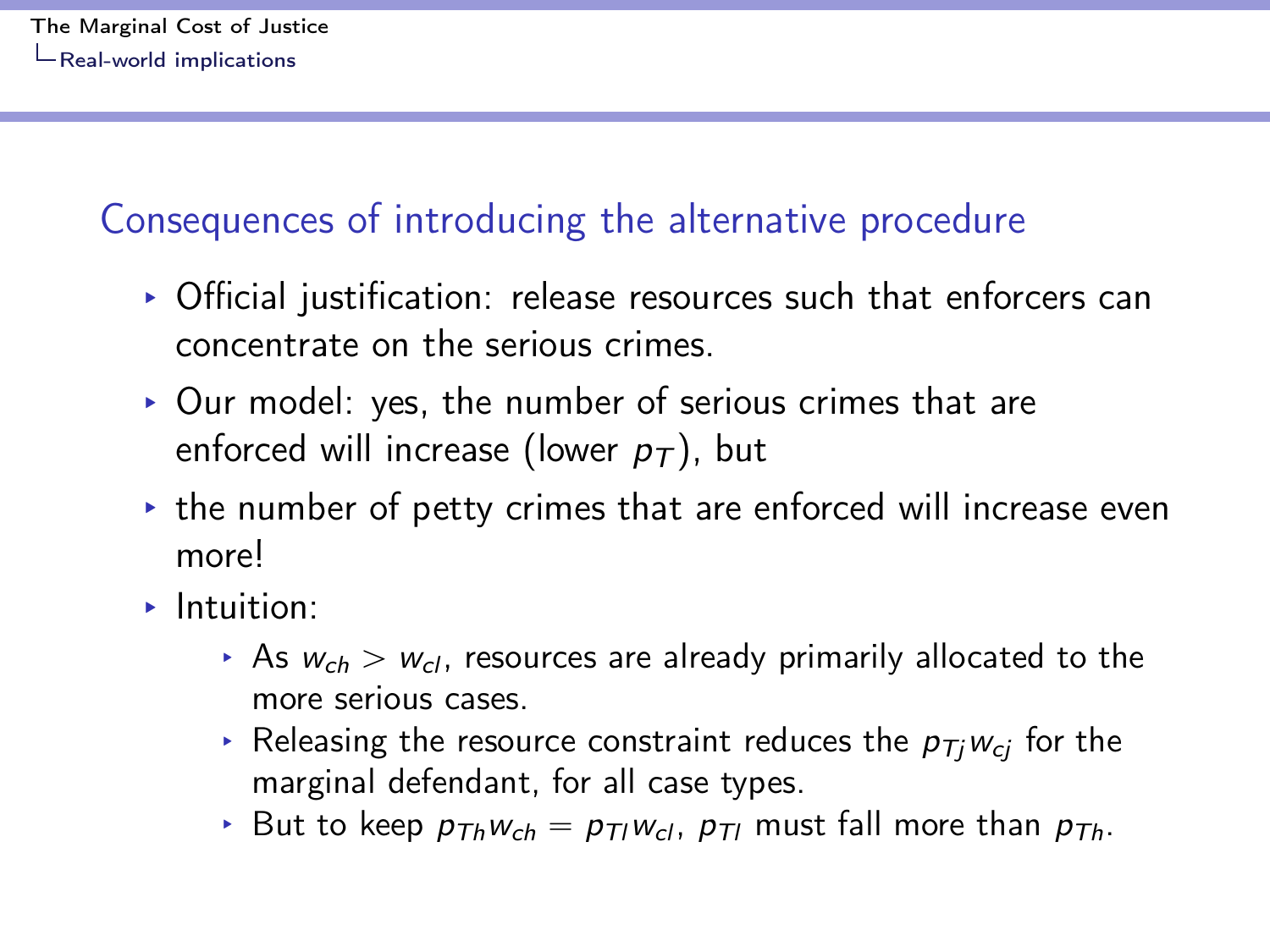### <span id="page-31-0"></span>Wider scope of plea bargaining

- § European alternative procedures limited in terms of offense severity and maximum sentence (unlike the U.S. plea bargaining).
- $\rightarrow$  Within Europe, the scope of plea bargaining is greater than the scope of penal order or accelerated proceedings.
- $\triangleright$  Explanation 1: More information (pleading guilty is an informative signal about true guilt).
- $\triangleright$  Explanation 2: Trials are more costly in the U.S.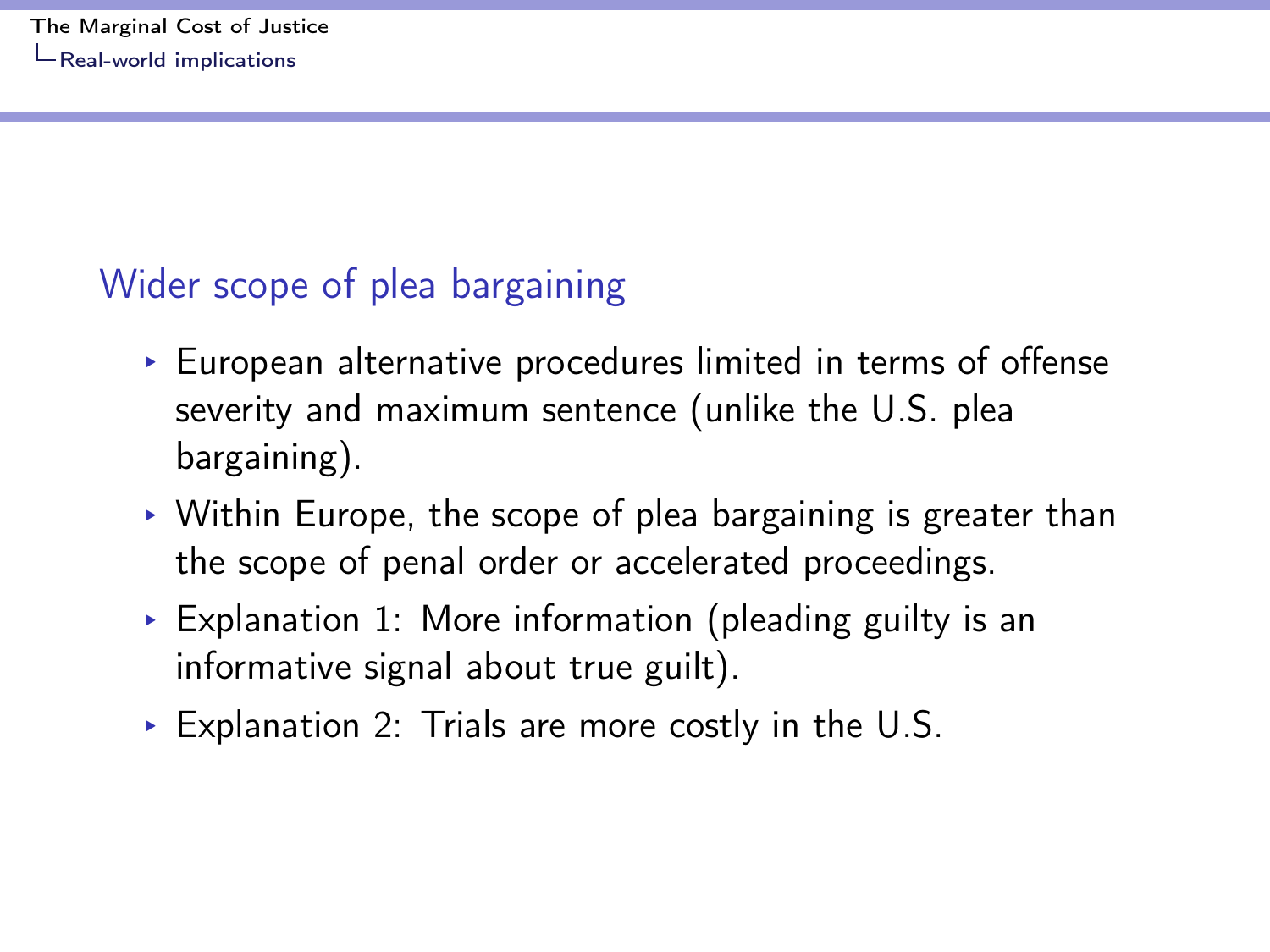## <span id="page-32-0"></span>Spread of alternative procedures in Europe in the 1990s and 2000s

- $\blacktriangleright$  Tighter budget constraints (higher  $\lambda$ ).
- $\triangleright$  Wider scope of criminal law (administrative crimes, petty offenses).
- $\triangleright$  Greater social cost of wrongful conviction, as long as these are disproportionately greater for high-severity crimes.
- $\triangleright$  More informative signal of guilt upon arrest (administrative offenses).